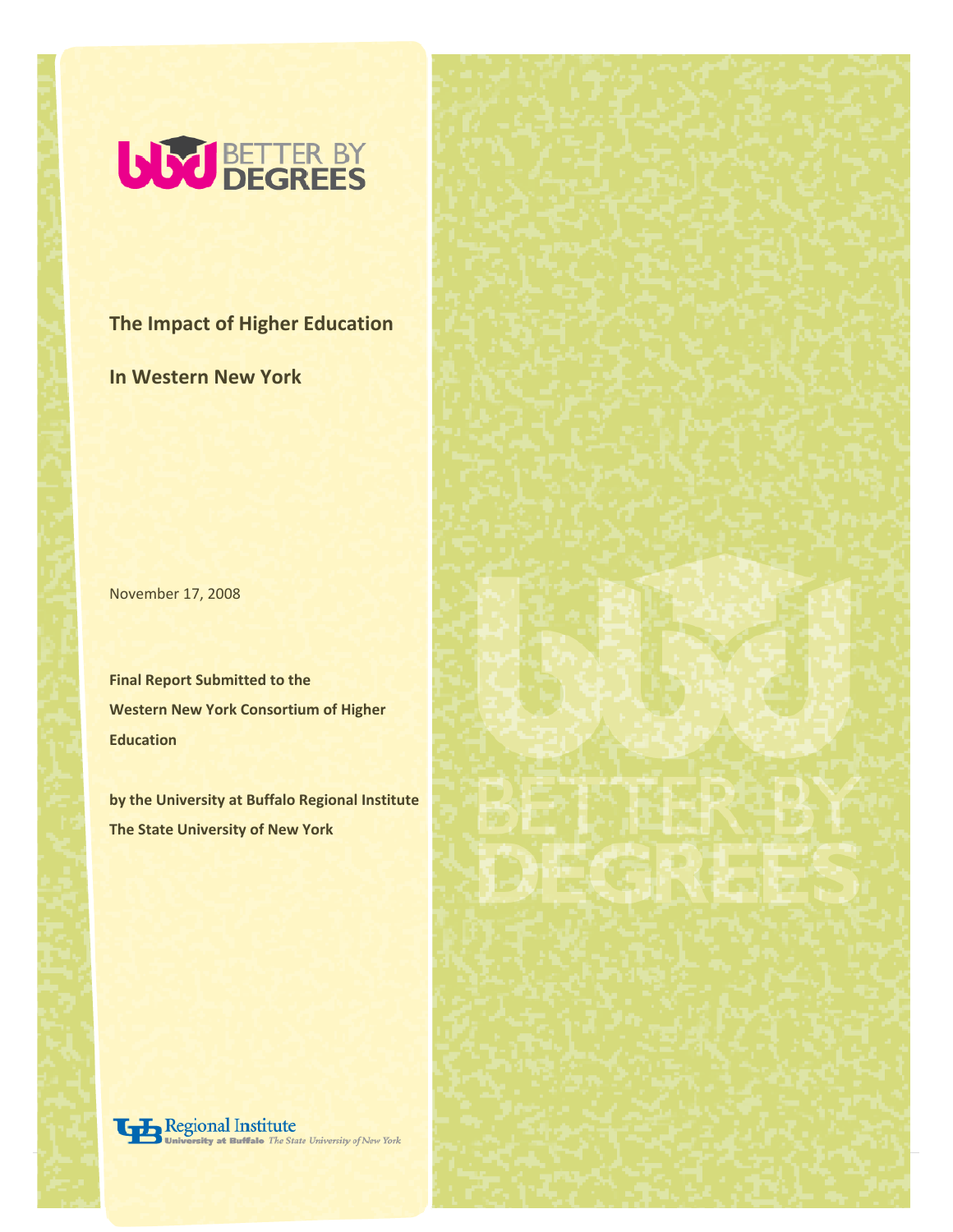# **Table of Contents**

| $\mathbf{l}$ . | <b>Executive Summary</b>                           |    |
|----------------|----------------------------------------------------|----|
| Н.             | <b>Introduction</b>                                | 4  |
| III.           | <b>Scope and Methodology</b>                       | 6  |
| IV.            | The Impact of Higher Education in Western New York | 8  |
|                | a. An Economic Engine for the Region               | 8  |
|                | b. Laying the Knowledge Economy Foundation         | 17 |
| V.             | <b>Conclusions</b>                                 | 23 |
| VI.            | <b>Data Sources and Notes</b>                      | 24 |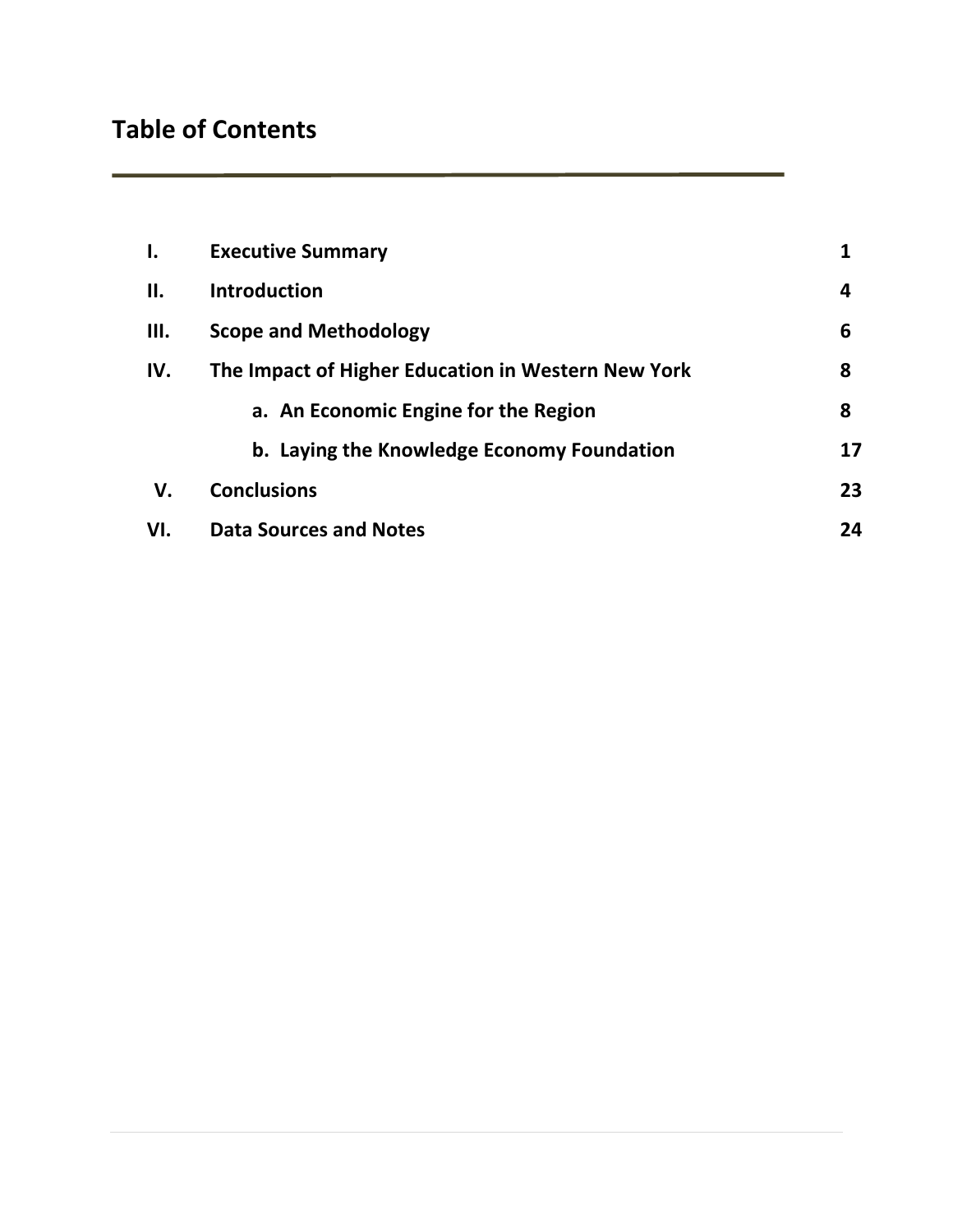## **I. Executive Summary**

The higher education industry plays a pivotal role in Western New York's emerging knowledge economy. Not only does the industry prepare the knowledge workforce and provide a rich supply of ideas and technology, but it directly pumps dollars into the economy and supports a major employment base. The following analysis, conducted by the University at Buffalo Regional Institute and commissioned by the Western New York Consortium of Higher Education, provides a detailed assessment of the economic and related impacts of higher education in Western New York. Among the study's key findings are:

- Western New York's 22 higher education institutions **induce a \$3.2 billion annual impact on the regional economy**. The recurring impact reflects \$2 billion spent directly by the 22 institutions and their students and visitors, as well as a \$1.2 billion ripple effect as these dollars course through the economy.
- The economic impact of Western New York higher education is **20 times greater than that of nonprofit arts and cultural institutions** in Erie and Niagara Counties and **almost double that of the Buffalo Niagara Medical Campus.**
- **The impact cycle begins with the nearly \$1.7 billion the 22 institutions earn in revenues; nearly all of these dollars are new to the region** and would be lost to other knowledge economies if these schools did not exist here.
- Higher education-related spending is driven primarily by the institutions' operations and payment of wages. **Significant spending also results from discretionary spending by the schools' more than 105,200 students (about \$6,500 per student) and 1.9 million visitors (\$67 million annually).**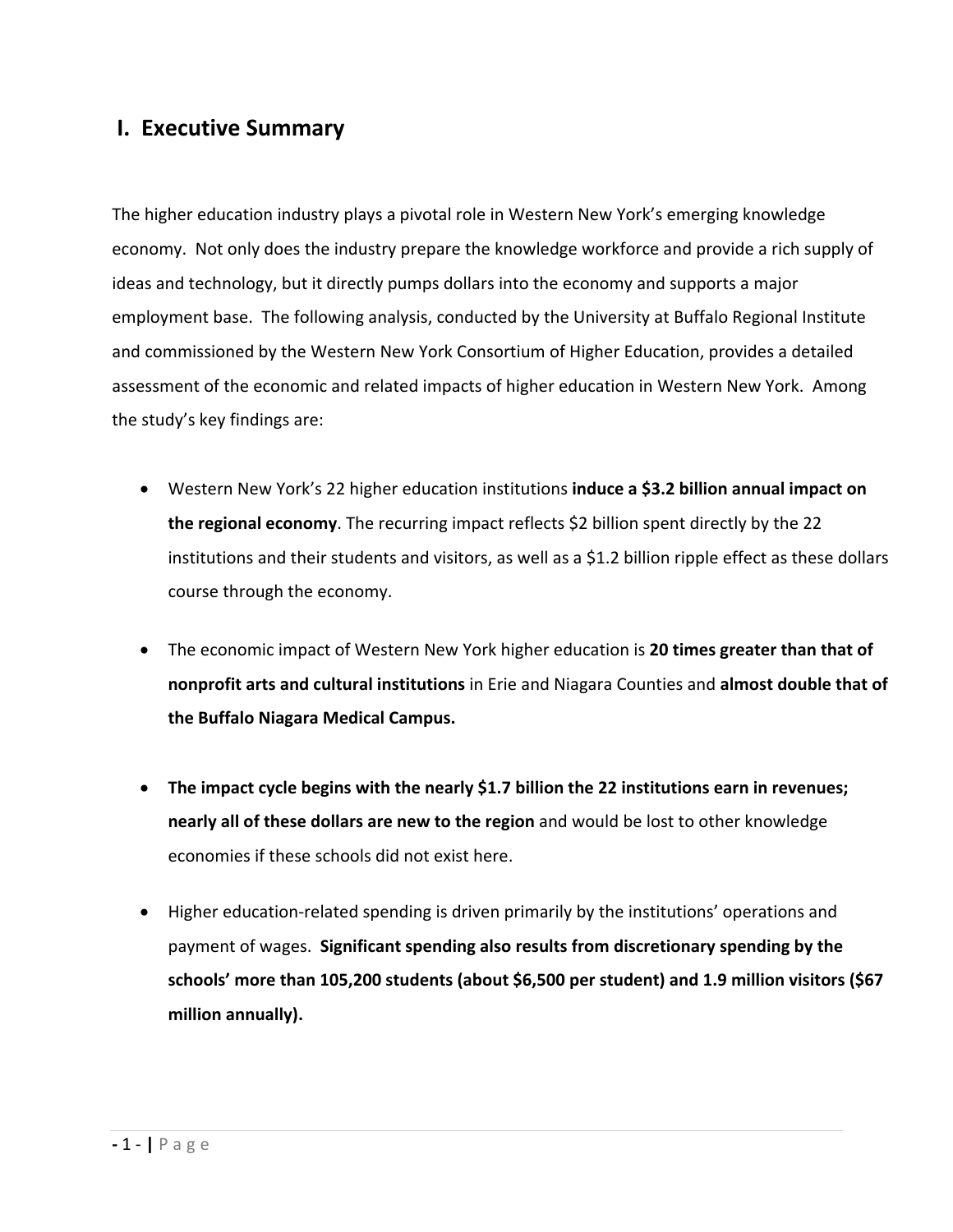- The industry **supports more than 32,000 full‐ and part‐time jobs**, including direct employment by the schools and employment sustained in related industries.
- Spending by the colleges and their faculty, staff, students and visitors **generated \$122 million in state and local taxes in 2005‐06**.
- **The more than 105,200 students attending the 22 institutions represent one student for every seven Western New York residents. Twenty‐eight percent of these students are from outside Western New York, boosting the region's population and contributing to regional diversity.**  Meanwhile, 72 percent of enrolled students hail from the eight‐county region – students who may have opted to leave the region to attend college if these 22 institutions did not exist.
- In 2005‐06, approximately **13 percent of degrees conferred by the 22 institutions were in the life sciences discipline,** a growing niche area of Western New York's knowledge economy. Other concentrations in degree awards were education (20 percent), business and management (15 percent) and health (10 percent).
- **College graduates in Western New York annually earn significantly more than high school graduates**, contributing to a higher quality of life and long‐term economic security for college graduates. There is a 20 percent increase in average annual earnings with an associate's degree, 60 percent with a bachelor's degree and nearly 90 percent for those with a graduate or professional degree. However, a gender gap in earnings potential continues to exist in the region – **women earn only 63 cents for every dollar earned by their male counterparts.**
- Western New York reaps broad social and economic benefits from a college‐educated population, with **fewer than 5 percent of those with a four‐year degree or more living in poverty in Western New York in 2006** compared to 11 percent of those with only a high school diploma**.**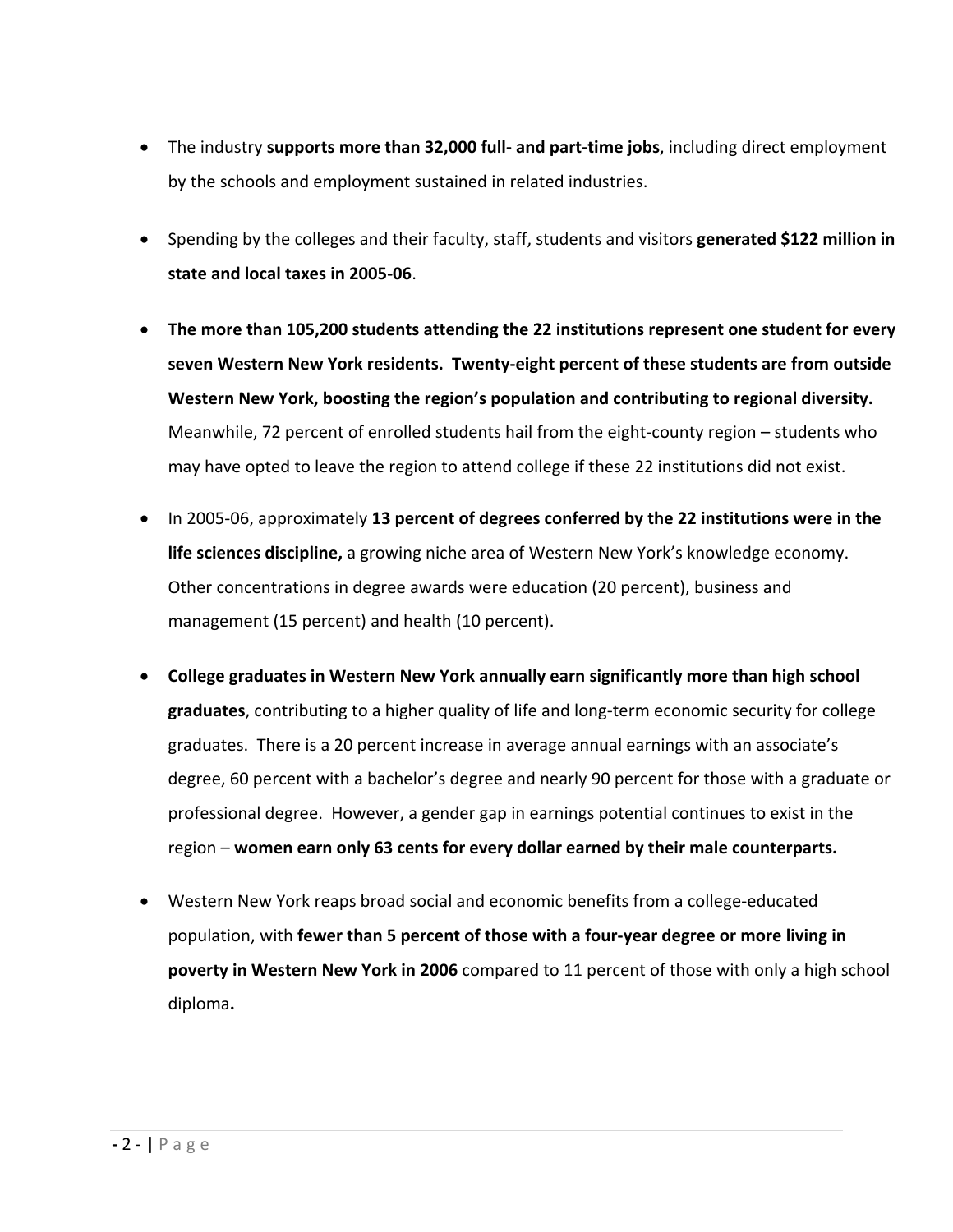• Regionally, the knowledge and skills college graduates bring to the workplace help realize higher productivity even for those without college degrees. **Productivity increased in the Buffalo metropolitan area from about \$56,000 per worker in 2001 to nearly \$60,000 in 2005, a 6 percent increase over and above inflation.**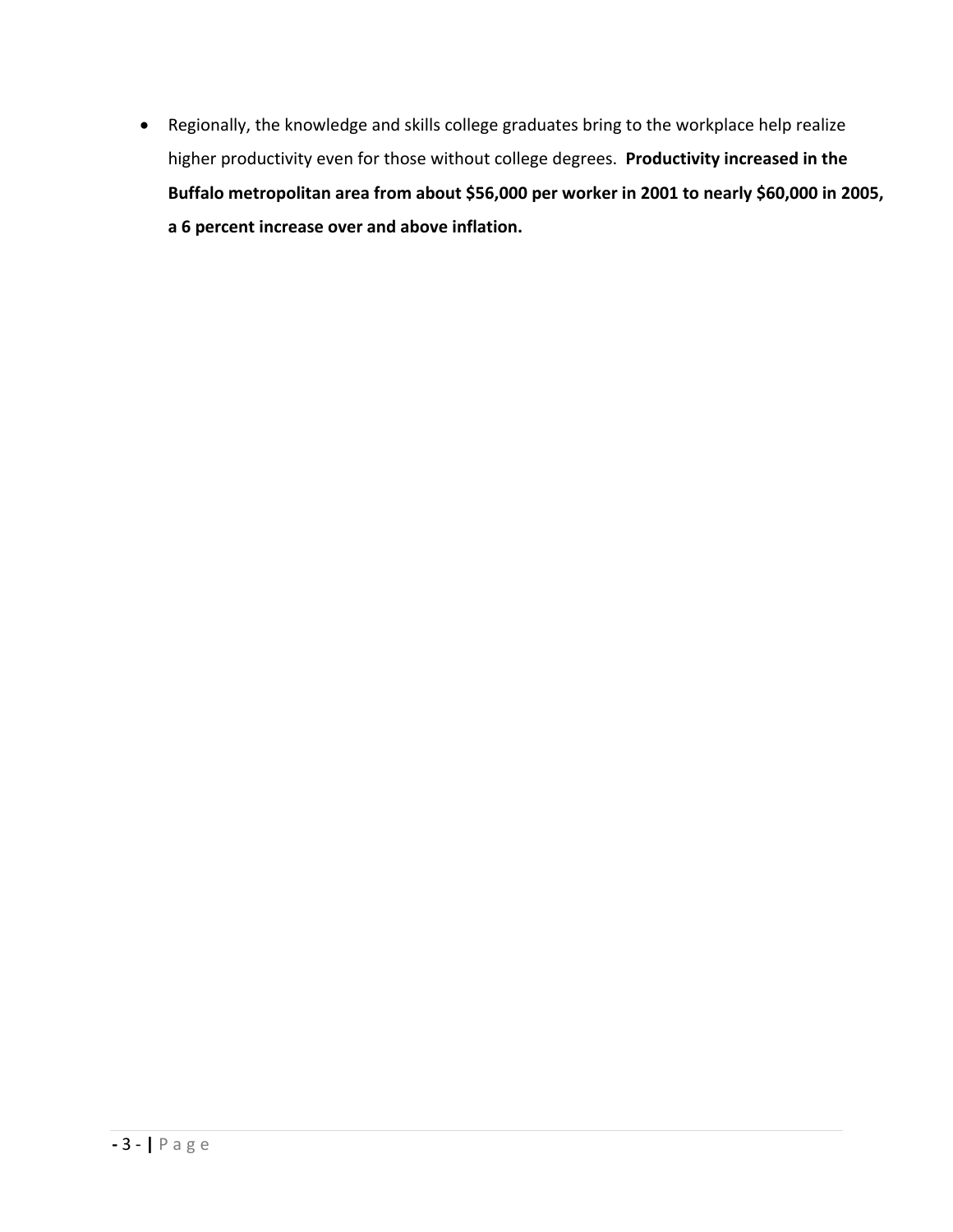## **II. Introduction**

Through the process of educating students, generating research, developing technologies, advancing ideas and preparing human capital for the knowledge workforce, the higher education sector produces significant economic and social benefits for Western New York. Although economic impact studies have been prepared for individual institutions and the region's private colleges collectively, an objective, region‐wide assessment of the industry's various impacts upon Western New York has been missing. The following evaluation seeks to shed light on higher education's contributions to the regional economy, ultimately guiding strategic investment in an industry critical to the region's knowledge economy and competitive standing on a national scale.

To quantifiably gauge the economic benefits derived by this industry and to measure additional contributions to the region, the Western New York Consortium of Higher Education, representing 22 colleges and universities in Erie, Niagara, Cattaraugus, Chautauqua, Allegany and Genesee Counties, commissioned the University at Buffalo Regional Institute to carry out the following analysis. The study is part of the consortium's *Better by Degrees* initiative to build understanding of the region's higher education industry and leverage the sector for regional progress. The Regional Institute has produced several other analyses for the *Better by Degrees* effort, including a review of regional higher education collaborative networks ("Higher Education Connections"); an assessment of national best practices ("Regional Higher Education Consortia: A Review of Best Practices"); and an assessment of Western New York higher education relative to 12 peer regions ("A Comparative Analysis of Higher Education in the Buffalo Metropolitan Region"). A match‐gap analysis of graduates and workforce needs in the region is forthcoming.

Results of this economic impact analysis reveal that collectively the region's 22 colleges and universities represent a significant economic engine. The sector employs nearly 20,000 faculty and staff (representing 4 percent of the region's total employment base), enrolls more than 105,000 students and attracts nearly two million visitors annually, with \$2 billion spent directly in the regional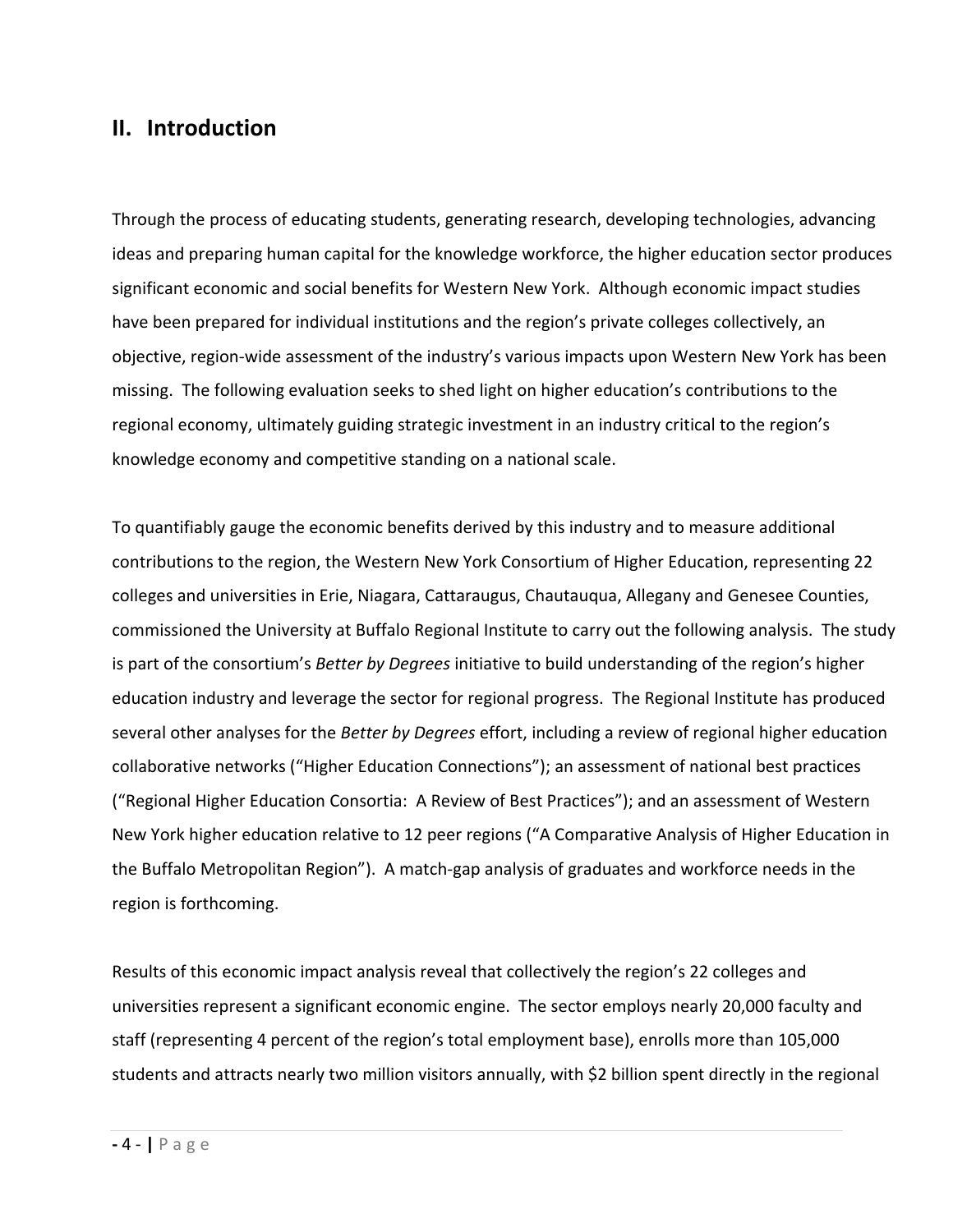economy. Spending by the colleges and their faculty, staff, students and visitors generated \$122 million in state and local taxes in 2005‐06.

Beyond the industry's direct dollar effect is the foundation it lays for long‐term growth in the knowledge economy as it develops and supplies the knowledge workforce. Western New York's higher education institutions prepare students for employment in new economy fields, attract diverse students from outside the region while retaining many of the region's own young adults, and contribute to higher quality of life by providing graduates with significantly higher earnings potential. Regional leaders, then, may consider leveraging these strengths to favorably position this region in the  $21<sup>st</sup>$  century knowledge economy.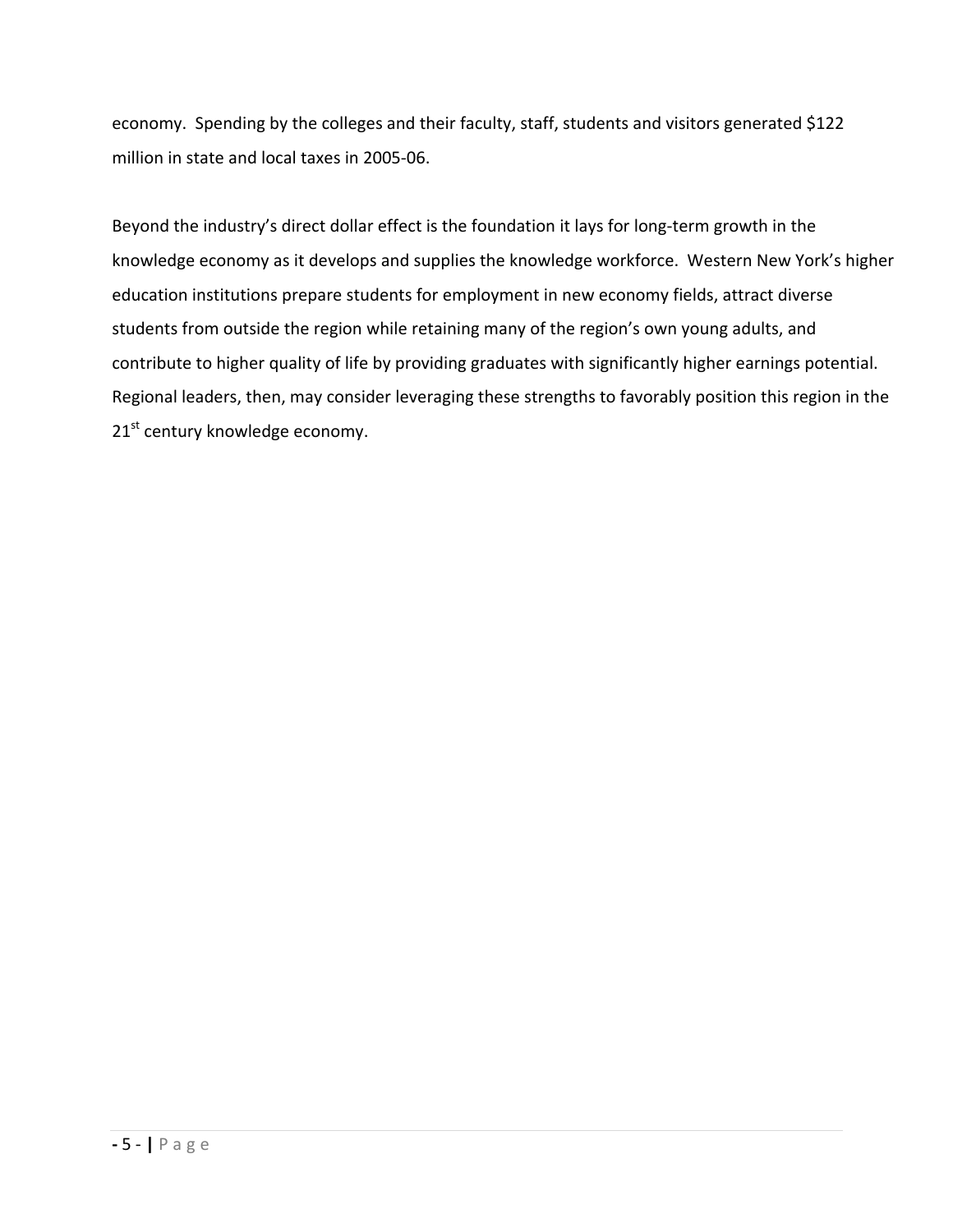## **III. Scope and Methodology**

Several concepts and assumptions frame the following analysis, as defined by the availability of data, limitations and requirements of economic impact modeling tools and best practices in economic impact assessment. For each figure appearing in the report, *Data Sources and Notes (Section VI)* provides a detailed explanation of relevant assumptions and calculations.

**Defining Higher Education in Western New York:** For purposes of this study, the higher education industry includes the 22 colleges and universities comprising the Western New York Consortium of Higher Education.

**Geographic Scope:** Based on the location of the 22 institutions and the geographic range of the majority of their spending (particularly employee wages), this study examines the sector's impact upon the eight‐county region of Western New York (Allegany, Cattaraugus, Chautauqua, Erie, Genesee, Niagara, Orleans and Wyoming). Where data are not available for all eight counties, data for the U.S. Census Bureau‐defined Buffalo metropolitan area (Erie, Niagara and Cattaraugus Counties) are employed.

### **Members of the Western New York Consortium of Higher Education:**

#### **6 Two‐Year Schools**

Bryant & Stratton College Erie Community College Genesee Community College Jamestown Community College Niagara County Community College Trocaire College

#### **16 Four‐Year Schools**

Alfred State College Alfred University Buffalo State College Canisius College Christ the King Seminary D'Youville College Daemen College Empire State College Hilbert College Houghton College Medaille College Niagara University St. Bonaventure University SUNY Fredonia University at Buffalo, SUNY Villa Maria College

**Timeframe:** Spending impacts reflect the institutions' fiscal year ending in 2006, the most current year for which data are available.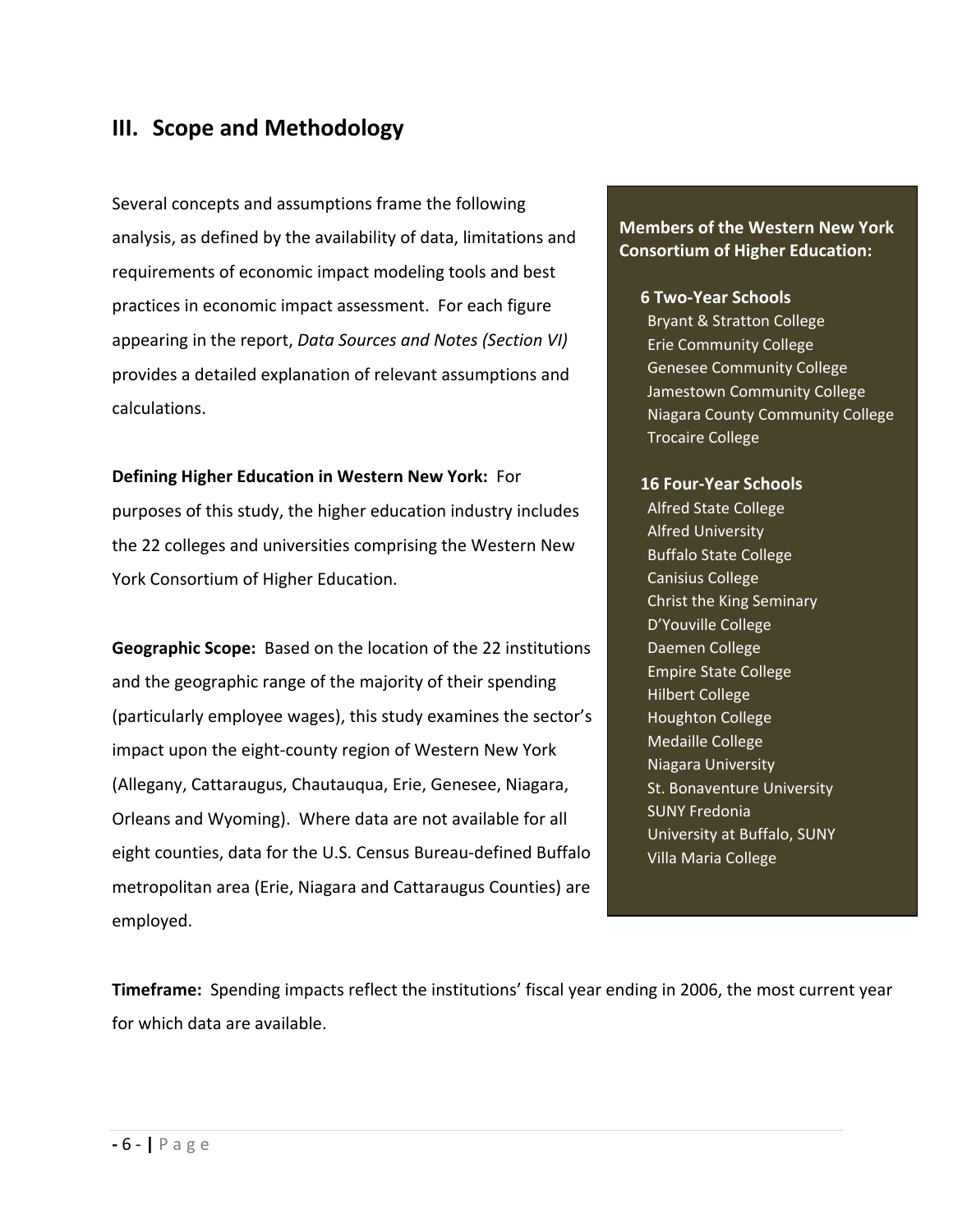**Economic Impact Tools:** To calculate economic impact, this analysis employs IMPLAN (Impact Analysis for Planning), a computer‐based input‐output model that traces dollars spent inside a region to determine total economic impact in dollars and jobs leveraged. The program traces spending across more than 500 inter-related industrial sectors to capture the multiplier effect of spending, or the impact as dollars are spent and re‐spent within a study area. IMPLAN calculations are based on region‐specific data to measure direct and secondary spending impacts. The data used in this impact assessment were culled from a variety of sources, including financial data provided by the institutions and national sources of educational and socioeconomic data (see *Data Sources and Notes* for a full review of data).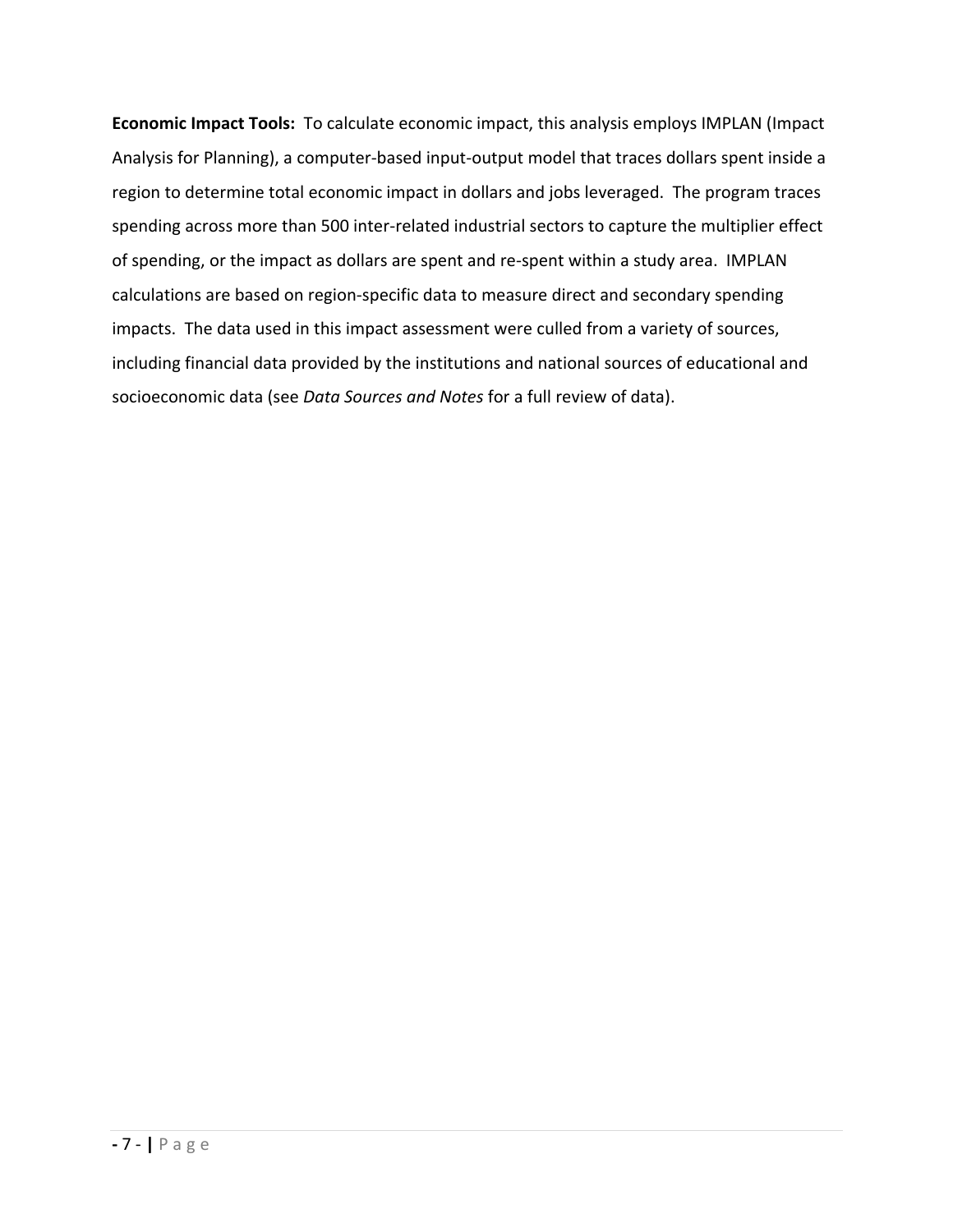## **IV. The Impact of Higher Education in Western New York**

### **a. An Economic Engine for the Region**

The stream of revenues to higher education – from tuition to government appropriations – starts the cycle of economic impact, which is realized as Western New York's higher education institutions operate and pay wages and salaries to thousands of employees. Student spending on rent, food, books and entertainment, and visitor expenses on lodging, dining and shopping propel additional dollars into the economy. This spending then channels through local businesses in related industries, such as printing, utilities and hospitality, to generate spin‐off economic activity, support additional employment and contribute to the industry's significant overall economic impact (**Figure 1**). This multiplier effect continues until the initial dollars are leaked out of the region's economy through spending on goods and services manufactured or sold outside the region.

#### **Fig. 1: Higher education revenues start the economic impact cycle, with spending by the institutions and their faculty, staff, students and visitors leveraging new economic returns for the region.**



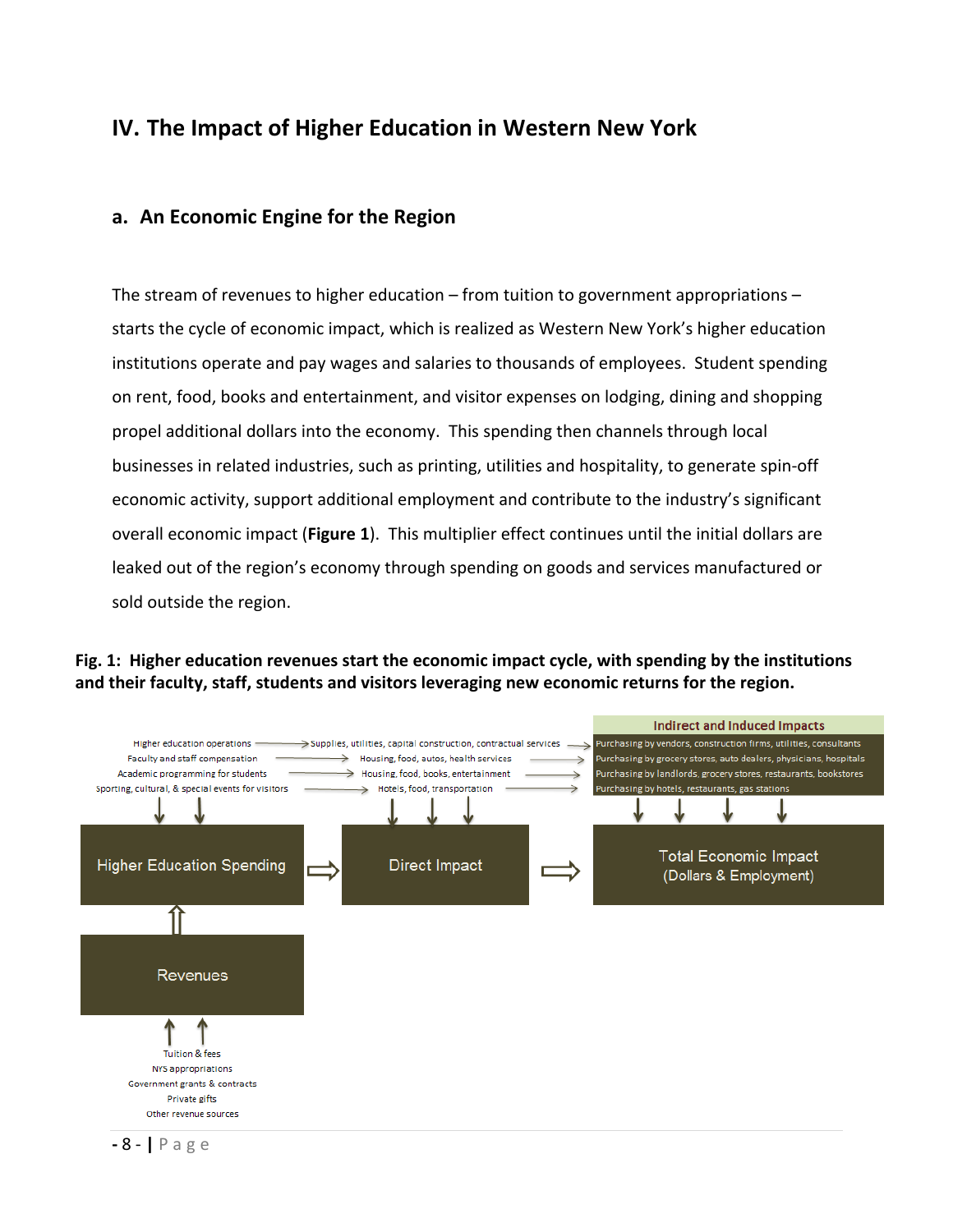In 2005‐06, \$2 billion in direct spending by Western New York's 22 colleges and universities and their faculty, staff, students and visitors induced another \$1.2 billion of spending in related industries, producing a total regional economic impact of \$3.2 billion (**Figure 2**). In other words, each dollar of higher education spending generated an additional 60 cents for the Western New York economy. At this level, higher education in Western New York has a regional economic impact 20 times greater than the nonprofit arts and cultural industry in Erie and Niagara Counties (\$155 million per year in 2005), and about double that of the Buffalo Niagara Medical Campus (\$1.5 billion a year for its nine institutions).<sup>2</sup> The \$3.2 billion higher education impact equates to over \$30,000 a year for each college student enrolled in the region.

| Fig. 2                                                                                           |
|--------------------------------------------------------------------------------------------------|
| The region's 22 higher education institutions generated a \$3.2 billion economic impact in 2006. |

| <b>Spending Category</b>                                | <b>Total Spending</b><br>(in millions) | % Spent<br>in WNY | Spending in<br>WNY (in<br>millions) | Supported<br>(in millions) | <b>Add'l Spending Total Economic</b><br><b>Impact</b><br>(in millions) |
|---------------------------------------------------------|----------------------------------------|-------------------|-------------------------------------|----------------------------|------------------------------------------------------------------------|
| Colleges and universities (excl. employee compensation) | 694                                    | 80%               | 556                                 | 540                        | 1,095                                                                  |
| Wages and benefits paid to employees                    | 1.056                                  | 71%               | 750                                 | 280                        | 1,029                                                                  |
| Students (off-campus expenditures)                      | 689                                    | 87%               | 602                                 | 359                        | 961                                                                    |
| Campus visitors (off-campus expenditures)               | 67                                     | 99%               | 66                                  | 23                         | 89                                                                     |
| <b>Total Higher Education-Related Spending:</b>         | \$2.5 Billion                          | 79%               | \$2.0 Billion                       | \$1.2 Billion              | \$3.2 Billion                                                          |

A closer look reveals the three largest components of higher education-related spending – operations spending (excluding labor), faculty and staff investment of wages, salaries and benefits, and student spending – each accounted for approximately one‐third of the total impact (35 percent, 32 percent and 30 percent, respectively). Visitors to the 22 campuses contributed a small but not insignificant 3 percent of the economic impact total. The region's

*Center, Relocation of Clinical Services to Downtown Campus*, describing a \$1.5 billion economic impact of the campus (http://www.bnmc.org/BNMC/News/06092008.html).

<sup>2</sup> See page 3 of the study conducted by Americans for the Arts, A*rts &Economic Prosperity III, The Economic Impact of the Nonprofit Arts and Culture Organizations and Their Audiences in Greater Buffalo,* showing the economic activity generated by industry expenditures to be \$155 million in FY 2005 (http://www.erie.gov/regionalcoalition/pdfs/GreaterBuffaloNY\_FinalReport.pdf. See also the June 8, 2008, news release by the Buffalo Niagara Medical Campus, *Buffalo Niagara Medical Campus Leadership Supports Heart Center, Relocation of Clinical Services to Downtown Campus*, describing a \$1.5 billion economic impact of the campus (http://www.bnmc.org/BNMC/News/06092008.html).

 $\overline{a}$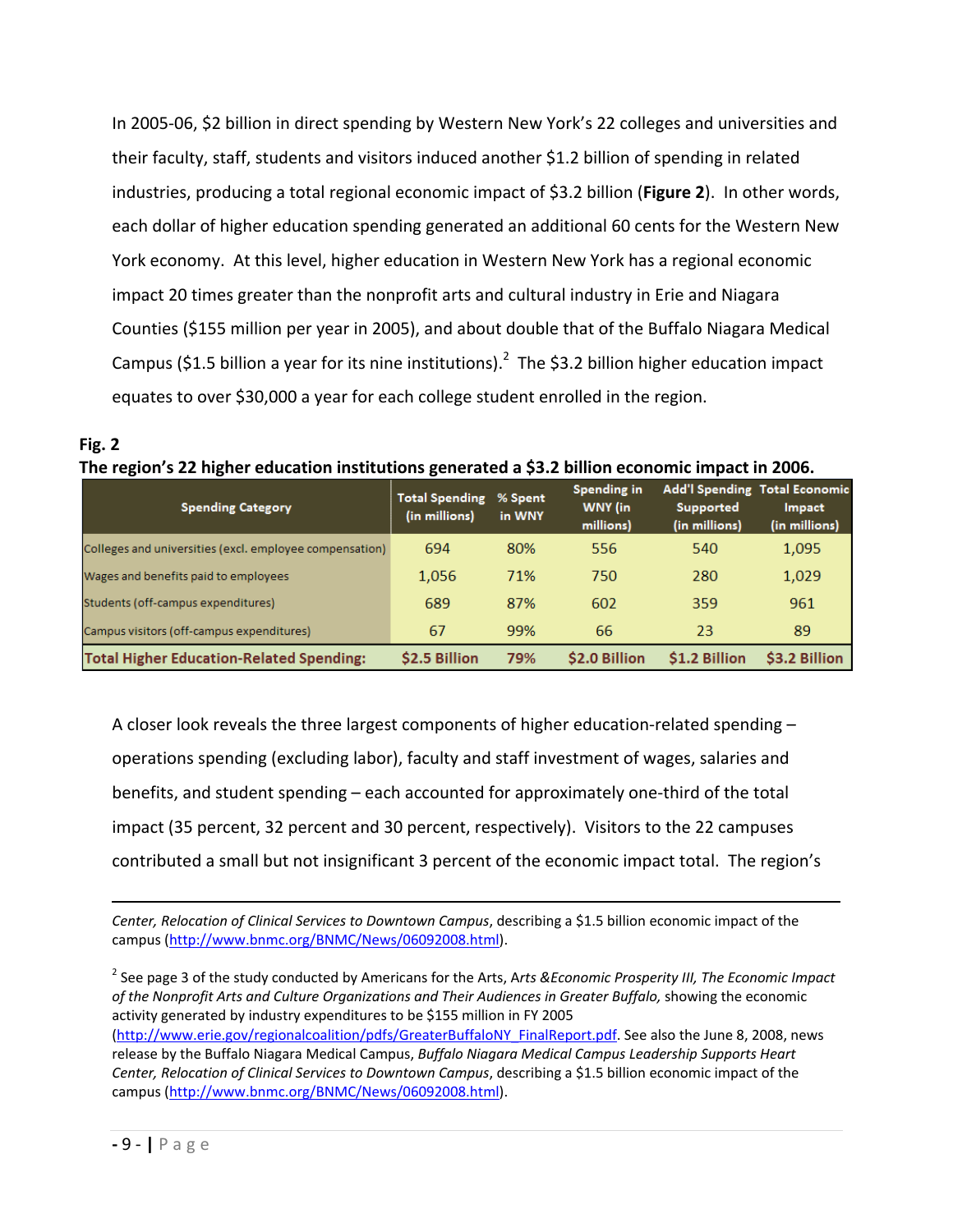16 four‐year schools accounted for about 82 percent of the overall impact (\$2.6 billion) compared to \$565 million (18 percent) for the six two-year schools.

#### **Revenues**

The bulk of higher education's economic impact cycle originates in the revenues the institutions receive from tuition and fees, research grants, government appropriations and other sources. In 2006, Western New York colleges and universities received \$1.7 billion in total revenues. Government is an important source of revenues, with state appropriations and government grants and contracts comprising 55 percent of institution support (**Figure**

#### **Fig. 3**

**The 22 institutions of higher education in Western New York generated \$1.7 billion in revenues in 2006.**

| <b>Revenue Source</b>       | \$Total, 2006<br>(in millions) | % Total |
|-----------------------------|--------------------------------|---------|
| <b>State Appropriations</b> | 570                            | 34%     |
| Tuition & Fees              | 548                            | 33%     |
| Govt. Grants & Contracts    | 354                            | 21%     |
| Other                       | 97                             | 6%      |
| <b>Private Gifts</b>        | 42                             | 3%      |
| <b>Local Appropriations</b> | 33                             | 2%      |
| <b>Investment Returns</b>   | 32                             | 2%      |
| <b>Total Revenues</b>       | \$1.7 Billion                  | 100%    |

**3**). Tuition and fees – 33 percent of revenues – represented the next most substantial revenue source, with private gifts, local appropriations and investment returns comprising smaller slices of revenues.

A significant majority of these dollars were new to the regional economy, received from sources outside the region such as state and federal government. In addition, 28 percent of students enrolled in regional institutions were from beyond Western New York. The industry's economic boon is even more significant considering that the institutions' students native to Western New York (72 percent of total enrollment) might have chosen to take their tuition dollars elsewhere if not for the wide range of higher education options in Western New York.

Overall averages mask some difference between two‐year and four‐year schools, most significantly the capacity for revenue generation. In 2006, the region's six two-year schools generated an average of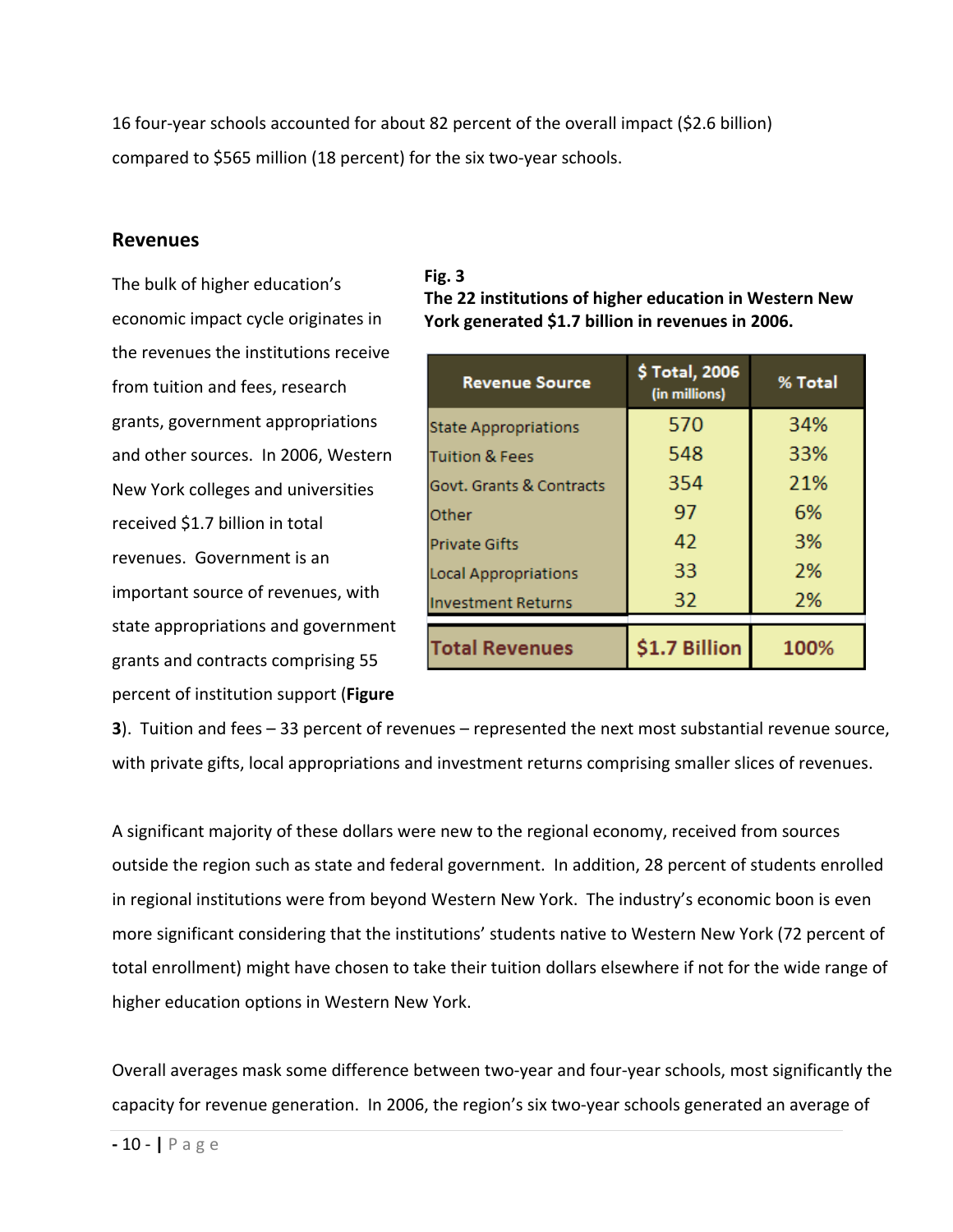\$41 million per school, compared to \$89 million per school for Western New York's 16 four‐year schools. This discrepancy is driven primarily by four‐year institutions' higher tuition. In terms of revenue types as a proportion of the overall budget, two- and four-year schools are nearly identical, with the most marked difference in the government grants and contracts category, where four-year schools collect 20 percent compared to 26 percent for two‐year schools (**Figure 4**).

#### **Fig. 4**





### **Spending**

The industry's economic impact upon the region is generated as the institutions funnel their revenues into the regional economy on the labor, goods and services they need to operate. Related spending occurs as faculty and staff live off their wages and salaries, and students and campus visitors make additional purchases. In 2006, higher education‐related spending totaled \$2.5 billion (**Figure 5**).

| Fig. $5$                                 |
|------------------------------------------|
| <b>Higher Education Spending in 2006</b> |

| <b>Institutional Operations</b> | \$1.8          | billion |
|---------------------------------|----------------|---------|
| <b>Students</b>                 | \$686          | million |
| <b>Campus Visitors</b>          | \$67           | million |
| <b>Total Spending</b>           | \$2.5          | billion |
|                                 |                |         |
| <b>Spending in WNY</b>          | S <sub>2</sub> | billion |
|                                 |                |         |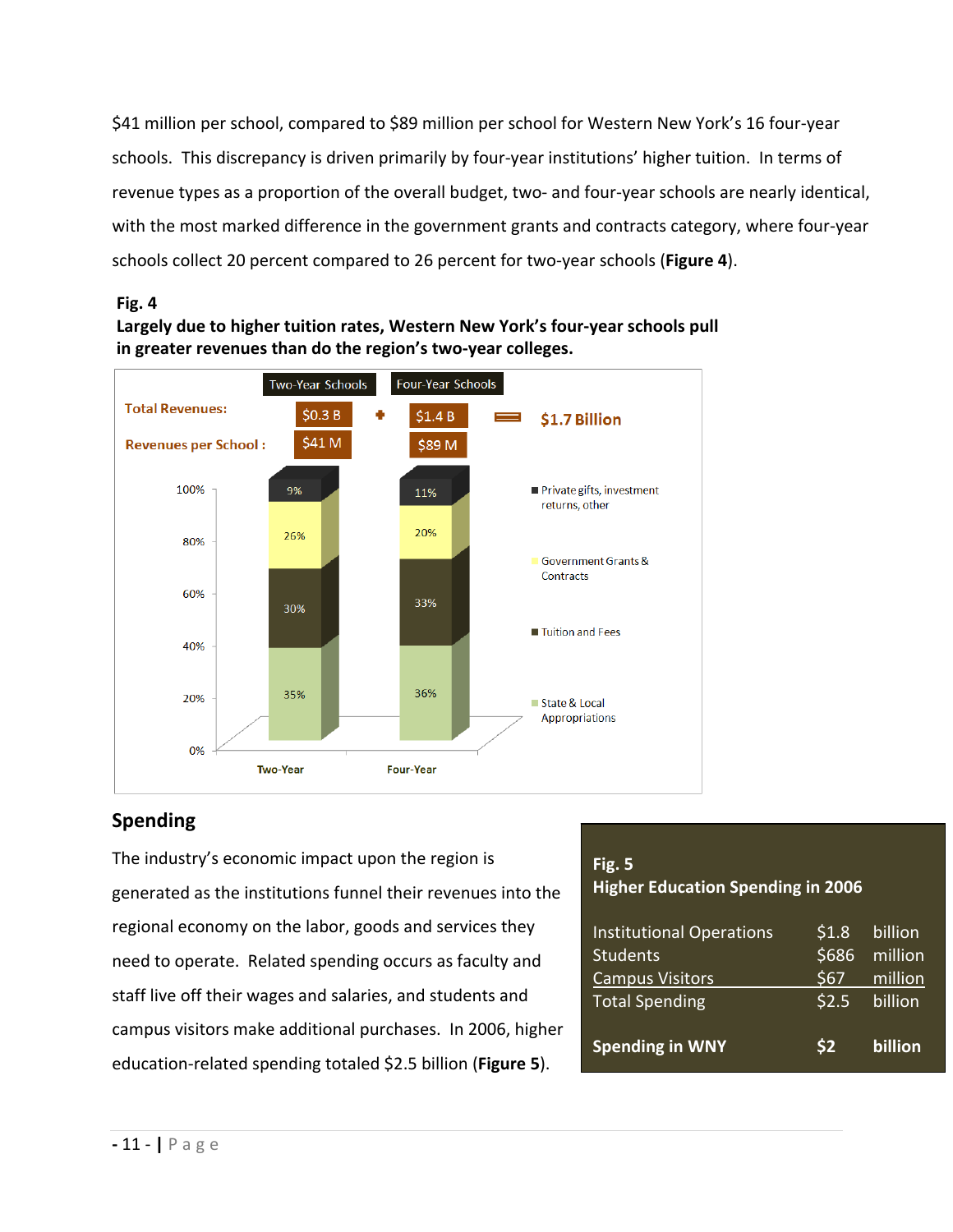Nearly 80 percent of these dollars – \$2 billion – remained within the Western New York economy, while the remainder supported out-of-region suppliers and contractors.<sup>3</sup>

*Higher education spending.* The largest chunk of higher education spending is made by the institutions themselves to support labor and daily operations – from utilities and printing to

banking and computers. In 2006, the region's 22 institutions spent \$1.8 billion. $^4\,$ 

For daily operations, higher education depends more on people than on buildings. Fittingly, the overwhelming majority of higher education spending in 2006 – \$1.1 billion, or two out of every three

#### **Fig. 6 Annual salary and benefits packages paid to higher education employees in Western New York average \$77,200.**

| <b>School Type</b>                       | Average employee<br>salary (including<br>benefits), 2006 |
|------------------------------------------|----------------------------------------------------------|
| Two-Year colleges and universities:      | \$60,000                                                 |
| Four-Year colleges and universities:     | \$81,200                                                 |
| All 22 colleges and universities in WNY: | \$77,200                                                 |

core dollars – supported the wages, salaries and benefits of the institutions' 20,000 employees.5 Wages, salaries and benefits averaged \$77,200 per employee in 2005‐06 (**Figure 6**). Annual compensation packages at the region's four‐year schools are, on average, 35 percent higher than at two-year schools (\$81,200 compared to \$60,000). Faculty and staff pumped approximately seven out of every 10 dollars of their income, or \$752 million overall, into the Western New York economy on living expenses such as housing, health care, food, banking, automobiles and insurance.

 $\overline{a}$ 

<sup>&</sup>lt;sup>3</sup> This excludes spending on taxes that were taken out of employee wages.

<sup>4</sup> \$1.8 billion includes about \$158 million spent by SUNY on capital projects at the region's eight state institutions.

<sup>5</sup> Core expenditures exclude the \$158 million SUNY spends in WNY on capital.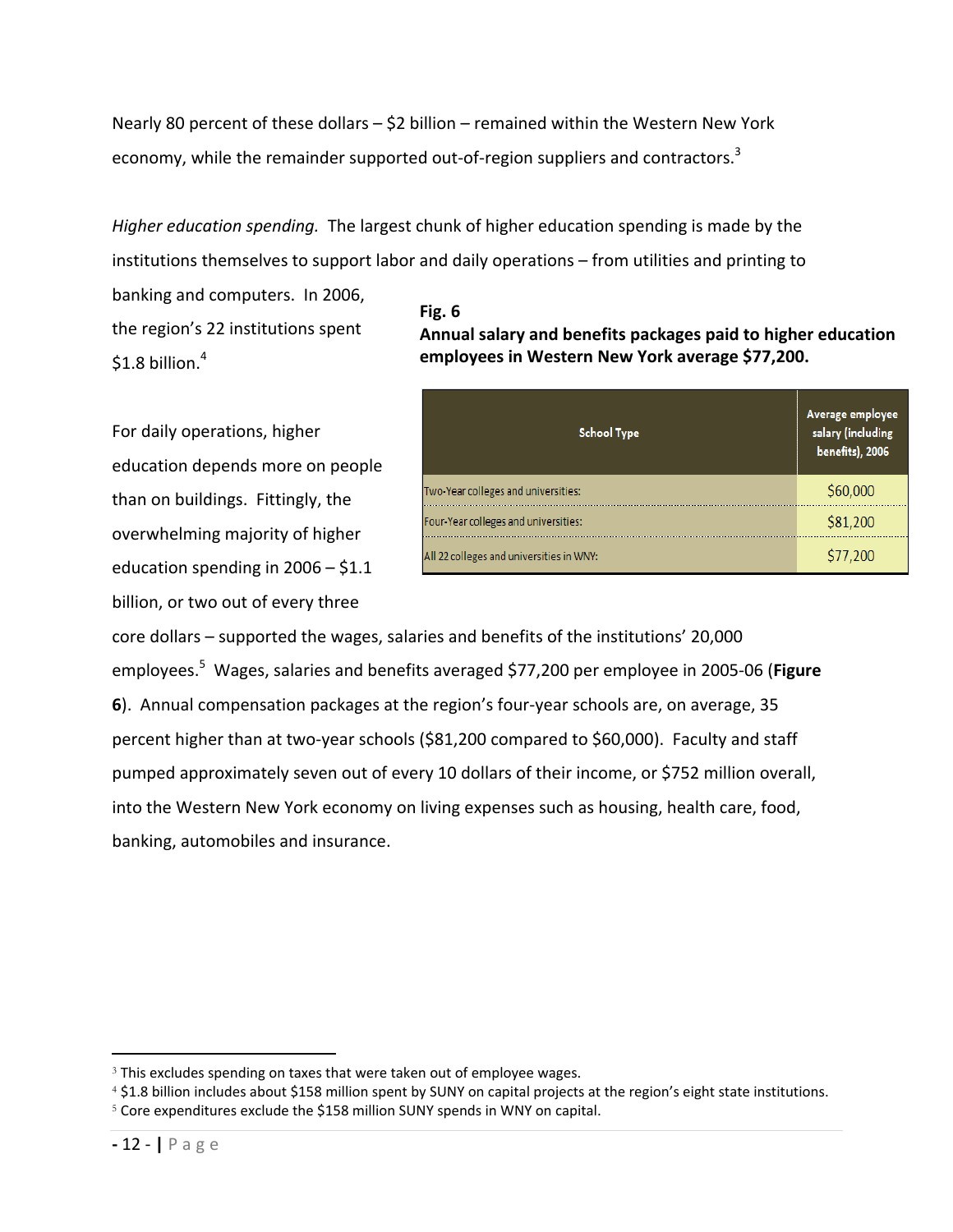Examining spending through another lens – by operational area – reveals a concentration of industry spending on instruction, with one‐third (\$646 million) of industry expenditures in 2006 supporting the labor, goods and services behind all academic programs, including vocational and community education (**Figure 7**). "Other" expenses such as student scholarships, non‐ operating capital and plant maintenance represented the next largest spending area, accounting for 18 percent, or \$324 million of overall spending. Institutional support services – from legal services to public relations – comprised 13 percent (\$236 million) of the total. Public service expenses, including conferences and public broadcasting, accounted for a relatively small portion of institution spending (\$20 million, or about 1 percent).

### **Fig. 7 Spending by the 22 institutions is concentrated in the area of instruction.**

| <b>Higher Education Spending</b>                                                   | \$ Expenditures (in<br>millions) | \$ Spending<br>Per FTE<br><b>Student</b> | % Total |
|------------------------------------------------------------------------------------|----------------------------------|------------------------------------------|---------|
| Instruction (academic, occupational and vocational instruction)                    | 646                              | 7,243                                    | 37%     |
| <b>Other</b> (student scholarships, non-operating capital, plant maintenance)      | 324                              | 3,630                                    | 18%     |
| Institutional Support (legal, recordkeeping, printing, public relations, planning) | 236                              | 2,645                                    | 13%     |
| Capital (NYS support of SUNY institutions)                                         | 158                              | 1,775                                    | 9%      |
| Academic Support (libraries, museums, galleries, academic clinics)                 | 156                              | 1,751                                    | 9%      |
| Student Services (newspapers, intramural athletics, student organizations)         | 124                              | 1,386                                    | 7%      |
| Research (research projects and centers)                                           | 102                              | 1,145                                    | 6%      |
| Public Service (conferences, public service institutes, reference bureaus)         | 20                               | 225                                      | 1%      |
| <b>Total Higher Education Institutional Expenditures</b>                           | \$1.8 Billion                    | \$19,800                                 | 100%    |

*Student Spending*. Student costs for housing, meals, books and discretionary items such as snacks, music, videos, concerts and travel represents a hefty component of higher education spending in the region. It is estimated that the region's 105,200 full- and part-time students spent \$689 million in 2006 – an average of more than \$6,500 per student (**Figure 8**). Nearly all student spending takes place in the region, with the exception of small amounts on travel outside the region and online purchases of music, books and videos.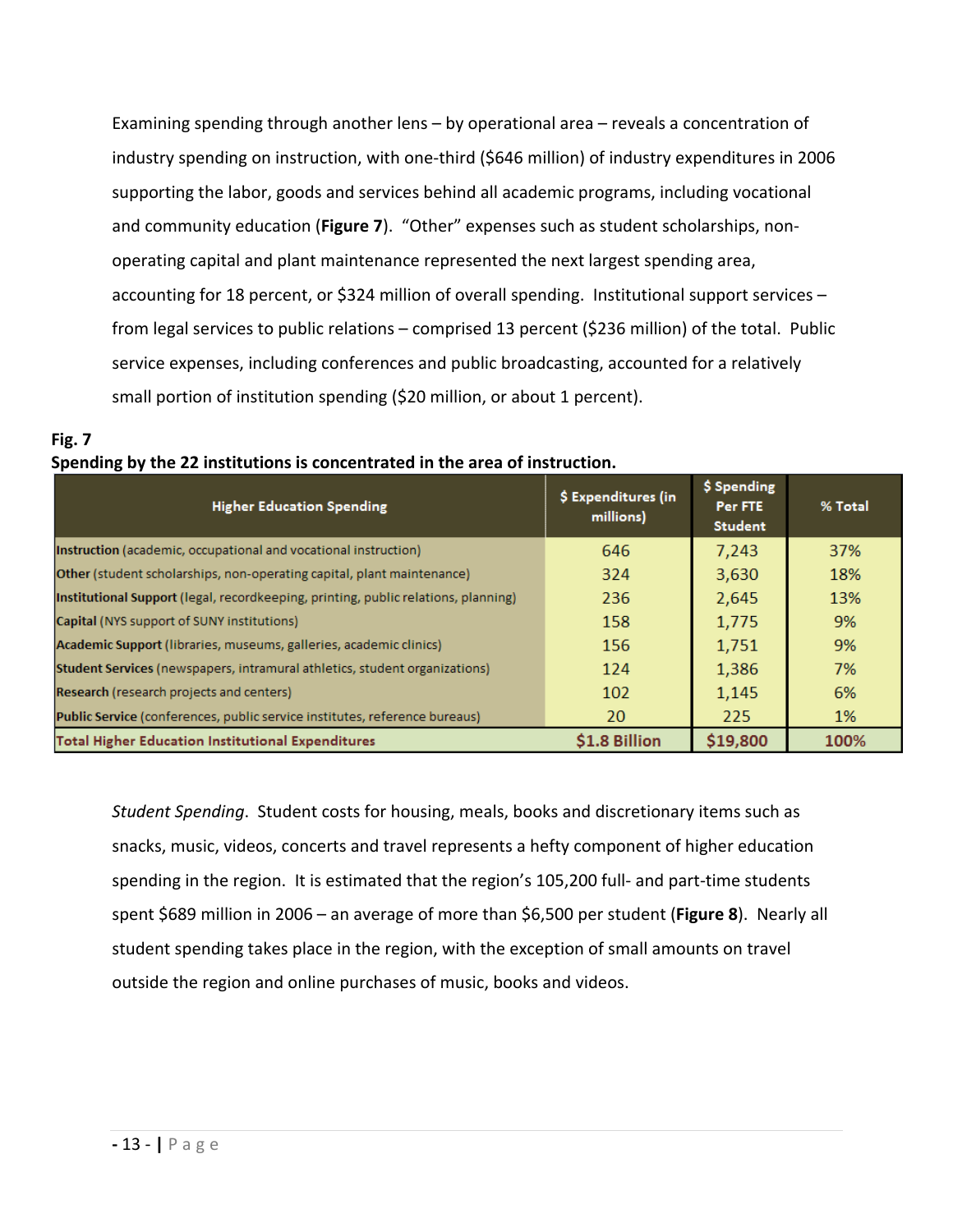### **Fig. 8 Off‐campus student spending totaled \$689 million in 2006.**

| <b>Student Spending</b>                                | \$ Expenditures (in<br>millions) | \$ Spending Per<br><b>Student</b> |
|--------------------------------------------------------|----------------------------------|-----------------------------------|
| Housing (including board)                              | 298                              | 2,836                             |
| Discretionary spending (entertainment, travel, snacks) | 298                              | 2,831                             |
| School-related books                                   | 92                               | 876                               |
| <b>Total Student Spending</b>                          | \$689 Million                    | \$6,543                           |

*Visitor Spending.* According to a 2008 survey of the 22 colleges and universities, an estimated 1.9 million visitors are drawn to the region's campuses annually for campus tours, athletic events, conferences, cultural amenities, graduation ceremonies and as guests of students and faculty. These visitors spend roughly \$67

Approximately **1.9 million visitors** are attracted to Western New York's 22 college campuses every year, pumping an additional **\$67 million** into the regional economy.

million annually as they shop, dine, travel and lodge during their stay. Not surprisingly, the region's 16 four‐year schools draw the majority of visitors – 77 percent or 1.4 million visitors – compared to 429,000 visitors at the six two‐year colleges. An estimated one in five visitors is drawn to the campuses from outside

Western New York.

#### **Fig. 9**

**Nearly 20,000 are employed by Western New York's colleges and universities, with three‐quarters in professional positions. Part‐time employment is proportionally highest for faculty and researchers.** 



### **Related Impacts**

In addition to leveraging direct dollar impacts on the region, Western New York's colleges and universities are significant sources of employment, and an important source of tax revenues for local and state government.

*Employment Impact.* Of the nearly 20,000 employed by Western New York's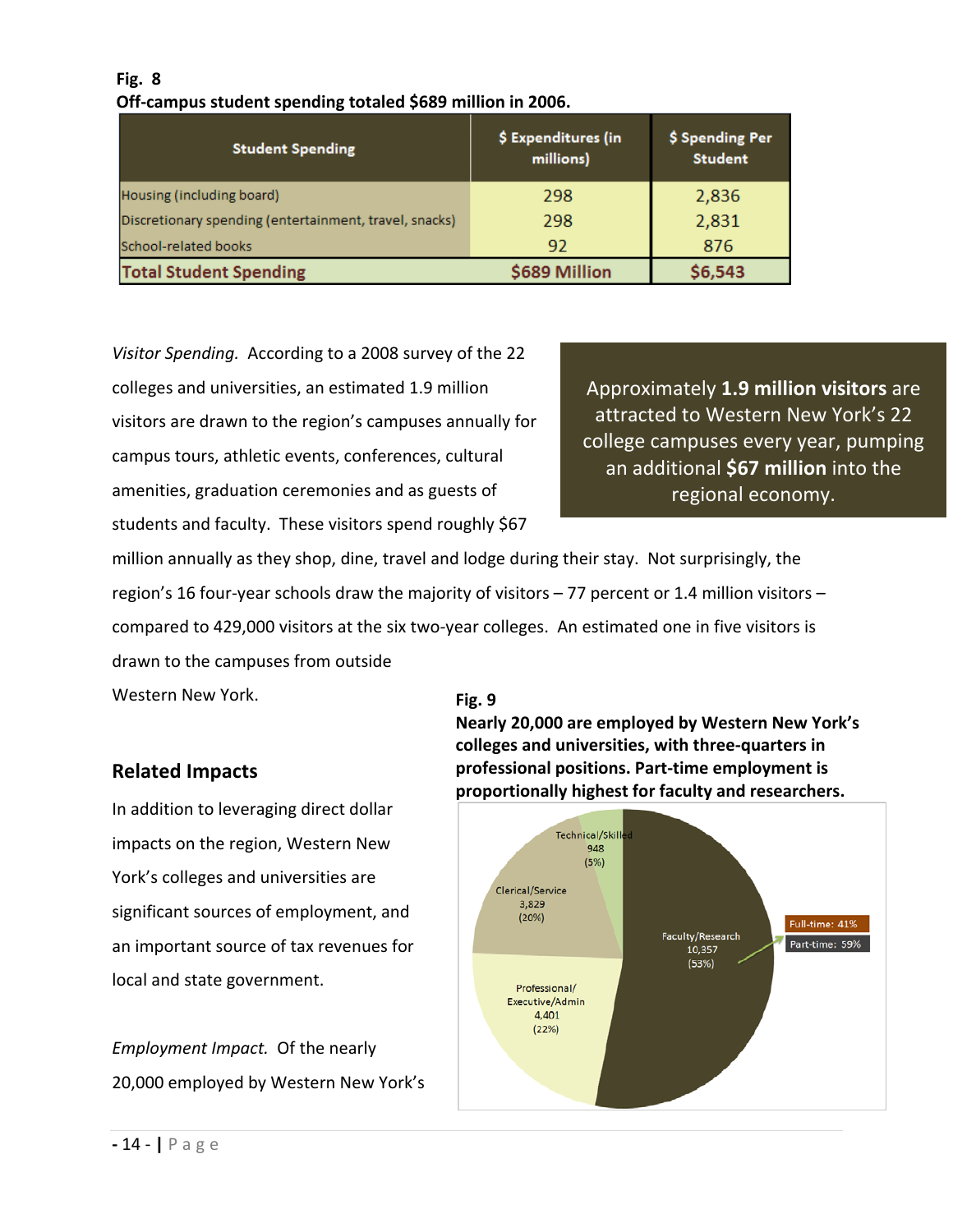colleges and universities, three‐quarters are professional positions including faculty, researchers, professional staff and administrators (**Figure 9**). Full‐time employment is predominant across these areas with the exception of faculty and researchers, where nearly 60 percent of positions are part‐time. This is likely due to the need for flexibility in resource allocation for academic programming. Part‐time employment, which includes adjunct instructors, is also relatively higher for two-year colleges – 35 percent of four-year school employees are part‐time compared to about 60 percent for two‐year schools (**Figure 10**).

**Fig. 10** 





Additional employment is supported in related industries in the region as colleges and universities, their employees, students and visitors pour dollars into the economy. More than 12,000 full‐ and part‐time jobs were generated in 2006 in such industries as printing, hospitality and utilities, resulting in more than 32,000 total jobs provided or supported by higher education (**Figure 11**).

### **Fig. 11**

**Higher education in Western New York supports more than 12,000 jobs in related industries.**

| <b>Employment Impact</b>       | Full- and part-<br>time employees,<br>2006 |
|--------------------------------|--------------------------------------------|
| Direct employment              | 19,535                                     |
| Add'l employment supported     | 12,475                                     |
| <b>Total Employment Impact</b> | 32,010                                     |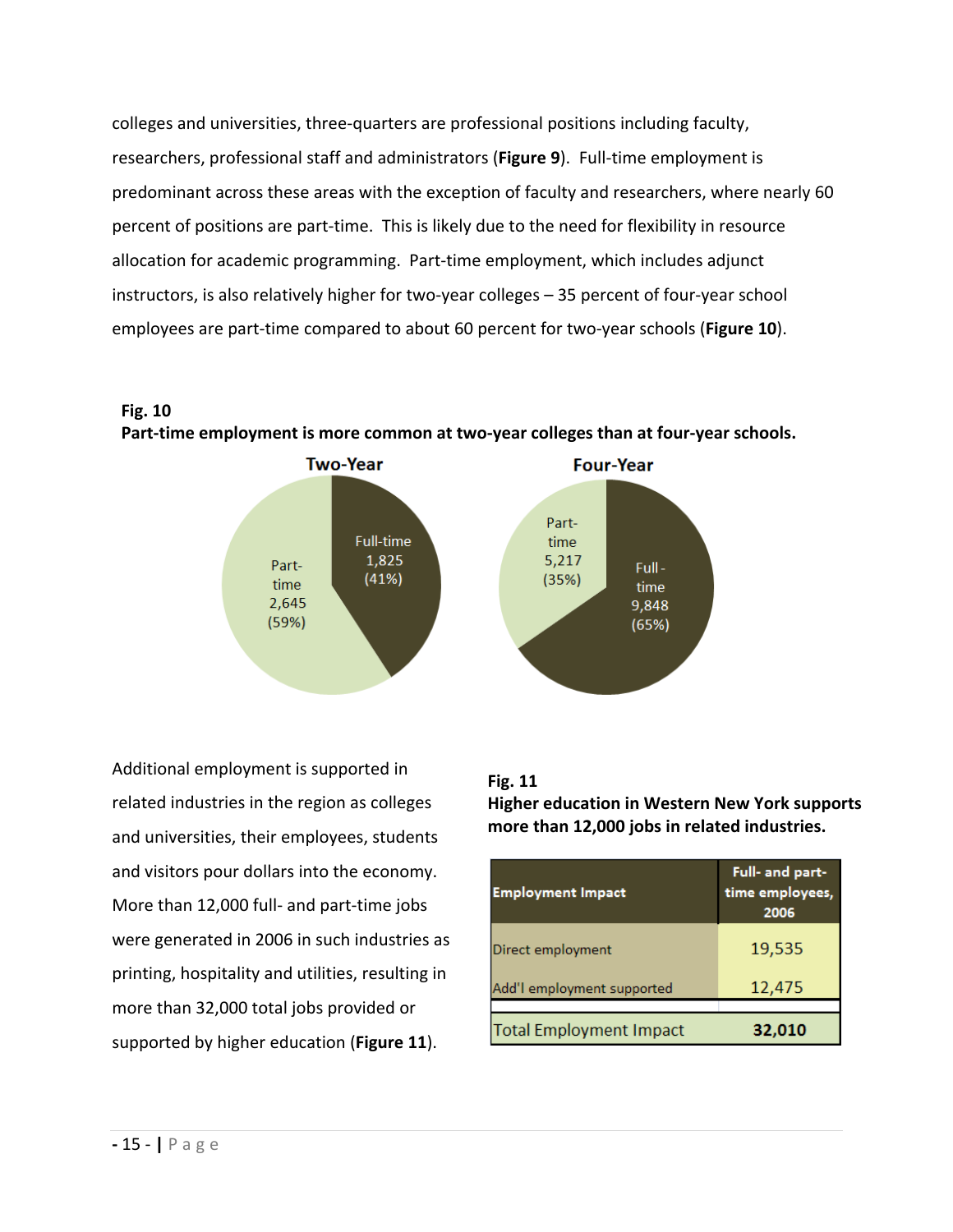This overall employment level stands greater than the populations of Jamestown (29,557) and North Tonawanda (31,411).

*Public Sector Impact***.** The public sector also reaps economic benefits from spending by the higher education institutions and their employees, students and visitors. In 2005‐06, the industry supported \$122 million in state and local taxes (**Figure 12**). Local governments in Western New York received \$54 million, or 44 percent of the total, in the form of property taxes (\$27 million) and local sales taxes (\$27 million).<sup>6</sup> New York State government received \$68 million, more than half the tax total, with \$25 million in sales taxes and \$44 million in income taxes.<sup>7</sup> Overall, higher education generated about \$6,250 per employee for New York State and Western New York governments.

#### **Fig. 12 \$122 million in taxes were generated by the Western New York higher education sector in 2005‐06.**

| <b>Tax Revenue</b> | <b>NYS</b><br>(in millions) | <b>WNY</b><br>(in millions)          |
|--------------------|-----------------------------|--------------------------------------|
| <b>Sales</b>       | 25                          | 27                                   |
| Income             | 44                          | <b>NA</b>                            |
| Property           | <b>NA</b>                   | 27                                   |
| <b>Total</b>       |                             | $$68$ Million $$54$ Million $\equiv$ |

 $\overline{a}$ 

 $6$  Property taxes calculated as \$3,416 per year for the 7,800 faculty and staff estimated to own their own homes. Local sales tax total is based on the estimated \$614 million in local, taxable spending by employees, students and visitors.

 $^7$  State sales taxes reflect the 4 percent state tax on local spending. The income tax total assumes that 5 percent of employee compensation not withheld for federal taxes or other purposes is subject to the state income tax.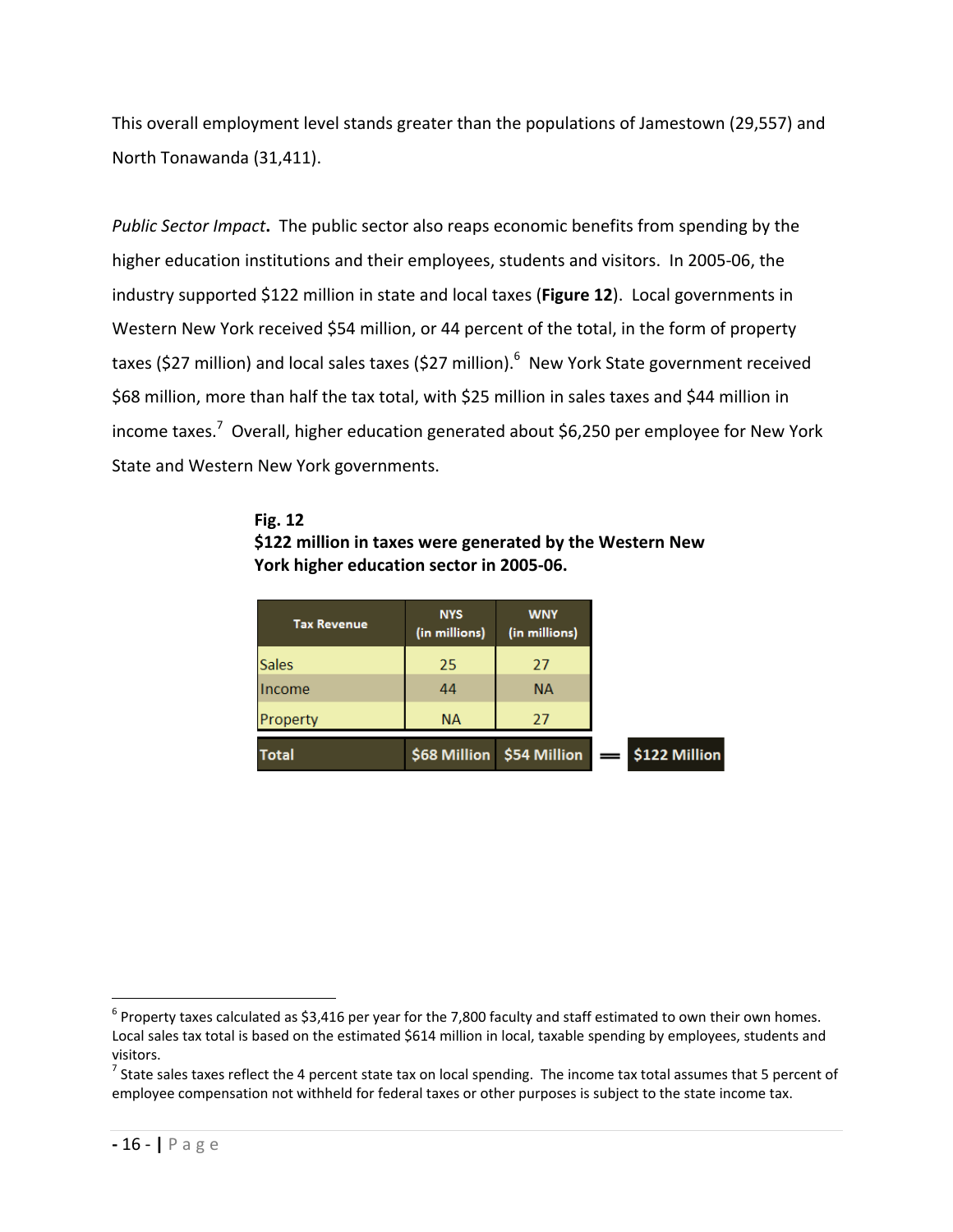### **b. Laying the Knowledge Economy Foundation**

Equally significant to advancing the current regional economy is higher education's role in setting the stage for future economic growth. Western New York's 22 colleges and universities are key to the region's success in a knowledge economy as they prepare, expand and diversify the knowledge workforce.

*Attracting Human Capital.* In decades past, attracting companies and factories served as the foundation for a region's economic success. Today, economic growth is based on the ability of a region to attract and retain talented, educated workers. Western New York's colleges and universities play a major role in attracting and retaining human capital.

**Fig. 13 Total student enrollment in Western New York exceeded 100,000 in fall 2006.**

| <b>Student Type</b>   | <b>Enrollment</b><br>(Fall 2006) |  |
|-----------------------|----------------------------------|--|
| Undergraduate         | 86,928                           |  |
| Graduate              | 16,184                           |  |
| Professional          | 2,126                            |  |
| <b>Total Students</b> | 105,238                          |  |

In fall 2006, over 105,200 students were

enrolled at these 22 institutions, representing seven students for every 100 persons living in the eight counties of Western New York. Three out of 10 were enrolled at two-year schools, while seven out of ten were at one of the region's 16 four-year schools. Together, about 83 percent of these students were undergraduates, with 15 percent pursuing graduate degrees and 2 percent seeking professional degrees in law, medicine and dentistry **(Figure 13)**.

These institutions play a significant part in retaining many of the region's young adults, with nearly three out of four college students enrolled hailing from Western New York (**Figure 14**).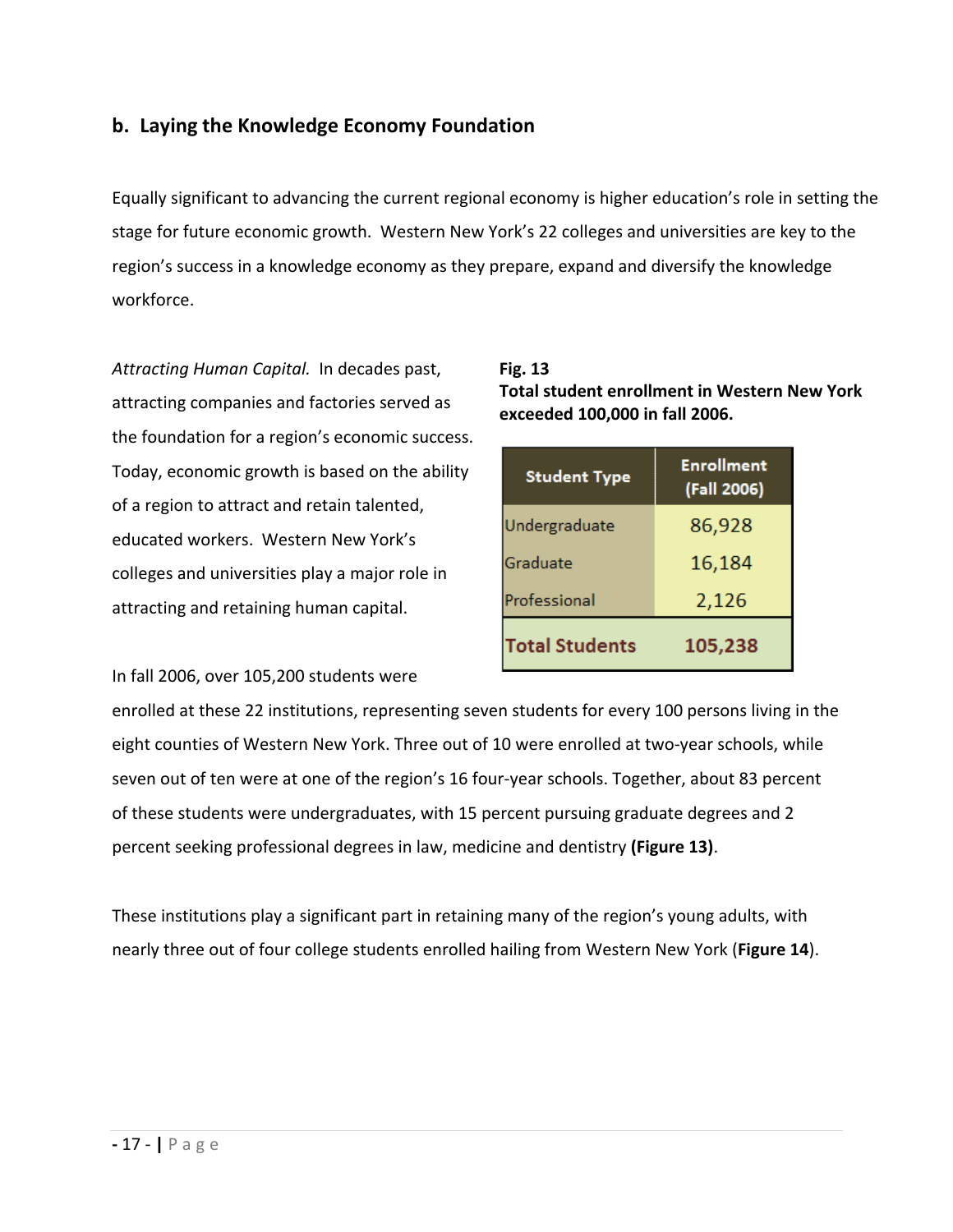#### **Fig. 14 Nearly three out of four college students in the region are from Western New York.**



At the same time, higher education lures new youth to the region – 28 percent of students come from outside Western New York, with 20 percent from elsewhere in New York State, 5 percent from across the United States (especially northeastern spots such as Ohio, Pennsylvania and New Jersey), and 3 percent from international locations.

In terms of supplying the region's workforce, the generation – and retention – of college graduates by the region's schools is complemented by an influx of new residents already equipped with college degrees. Those moving to the region from other states and nations between 2005 and 2006 were more likely to be college educated than the region's overall population. Just over one‐quarter of the adult population in the Buffalo metro area is college educated, compared to 44 percent of those moving here from a different state within the past year, and 37 percent of those moving from abroad.<sup>8</sup> However, it is unclear whether these newcomers arrive for additional education, employment in the region's emerging knowledge economy or some other factor.

-

<sup>8</sup> Residence one year ago by educational level for adults ages 25 and over with a four-year degree or higher living in the Buffalo metropolitan statistical area (Erie, Niagara and Cattaraugus Counties) in 2006. Data are from the U.S. Census Bureau, 2006 American Community Survey.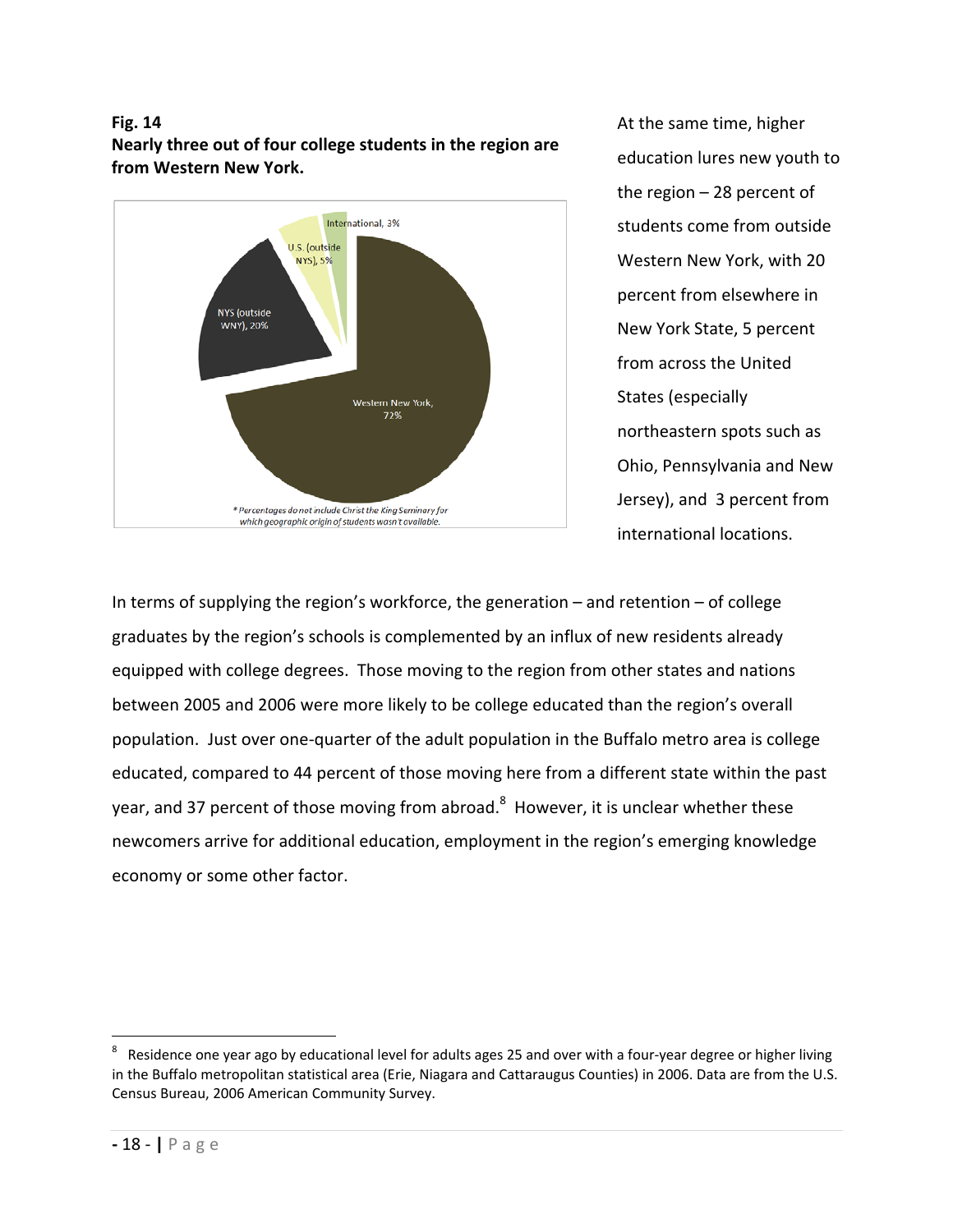*Workforce Preparation.* The region's colleges and universities graduate thousands every year, providing the highly skilled human capital to power the region's knowledge economy.

In 2005‐06, the region's 22 colleges and universities awarded over 22,000 degrees, three‐quarters of which were at the bachelor's level (**Figure 15**). Fewer than 600 students – or about 4 percent – graduated with doctoral degree or professional degrees in fields including law, medicine, dentistry and pharmacy.

Nearly half of all degrees were granted in the fields of education (20 percent), business and management (15 percent) and health (10 percent) (**Figure 16**). Over 2,800 students – about 13 percent of all graduates – earned a degree in life sciences‐related fields such as biology, health, biomedical science or agriculture, a small but burgeoning niche area of Western New York's knowledge economy. Over time, the region has seen its

**Fig. 15 The region produced over 22,000 college graduates in 2005‐06.**

| <b>Degree Type</b>           | Number Granted,<br>2005-06 | % Total |
|------------------------------|----------------------------|---------|
| Associate's                  | 5,498                      | 24%     |
| Bachelor's                   | 10,258                     | 46%     |
| Master's                     | 5,795                      | 26%     |
| Doctoral                     | 362                        | 2%      |
| First-professional           | 556                        | 2%      |
|                              |                            |         |
| <b>Total Degrees Granted</b> | 22,469                     | 100%    |

#### **Fig. 16**

**Higher education degrees were granted across a diverse range of fields of study in 2005‐06.**

|                                                         | <b>Number</b>  |         |
|---------------------------------------------------------|----------------|---------|
| <b>Program Area</b>                                     | <b>Degrees</b> | % Total |
|                                                         | Granted,       |         |
|                                                         | 2005-06        |         |
| Education                                               | 4,500          | 20%     |
| Business, Management & Marketing                        | 3,439          | 15%     |
| <b>Health</b>                                           | 2,309          | 10%     |
| Liberal Arts, General Studies & Humanities              | 2,108          | 9%      |
| Psychology, Cultural Studies & Social Sciences          | 1,737          | 8%      |
| <b>Engineering &amp; Related Technologies</b>           | 1,146          | 5%      |
| Communication, Journalism & Support Technologies        | 1,015          | 5%      |
| Architecture, Visual & Performing Arts                  | 985            | 4%      |
| Security, Protective Services & Military Technology     | 700            | 3%      |
| Biology, Physical Science & Science Technologies        | 696            | 3%      |
| Languages & Literature                                  | 556            | 2%      |
| Public Administration, Transportation & Social Service  | 539            | 2%      |
| Computers and Information Sciences & Support Services   | 530            | 2%      |
| Library Science & Other Multi/interdisciplinary Studies | 475            | 2%      |
| Legal                                                   | 369            | 2%      |
| <b>History</b>                                          | 340            | 2%      |
| Construction, Production & Mechanic Technologies        | 336            | 1%      |
| Agriculture, Natural Resources, Parks & Recreation      | 272            | 1%      |
| Consumer and Family Sciences & Culinary Services        | 149            | 1%      |
| <b>Mathematics &amp; Statistics</b>                     | 146            | 1%      |
| Philosophy, Theology & Religion                         | 122            | 1%      |
|                                                         |                |         |
| <b>Total Degrees Granted</b>                            | 22,469         | 100%    |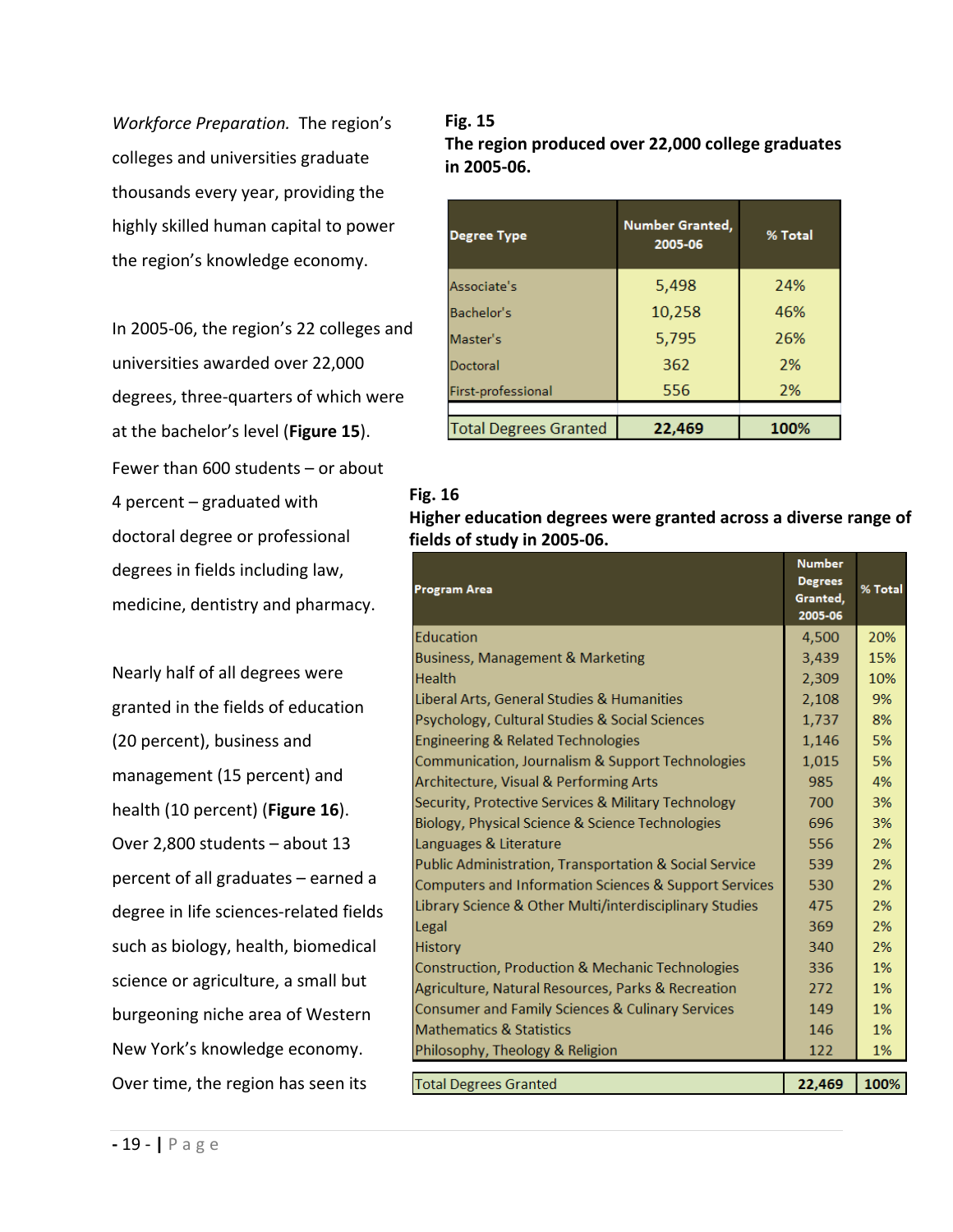levels of educational attainment increase, most certainly an outgrowth related to the region's growing higher education industry. As of 2006, 26 percent of adults ages 25 and over in Buffalo metro had at least a four‐year degree, compared to 19 percent in 1990, according to data from the U.S. Census.

*Economic Security***.** By equipping graduates for employment in today's economy, higher education is foundational to achieving individual and societal economic security. Among the returns of a college education are higher earnings potential, lower rates of poverty and even increased levels of worker productivity, volunteerism and charity.





In 2006, Buffalo metro area adults age 25 and older with a two-year degree earned, on average, 20 percent more than a high school graduate. Those with a four‐year degree earned 60 percent more, while those with a graduate or professional degree earned nearly double (**Figure 17**). Over the course of a working lifetime, this earnings differential translates into an income edge of more than a million dollars (**Figure 18**). And while obtaining a higher education costs money – in terms of tuition and foregone income – it is still a wise investment. Assuming the cost of obtaining a four‐year degree is \$23,000 per year (\$10,000 in tuition and fees and \$13,000 in foregone income), the net return of the degree over a lifetime is still \$1 million, representing a return of \$12 for each dollar invested into a college education.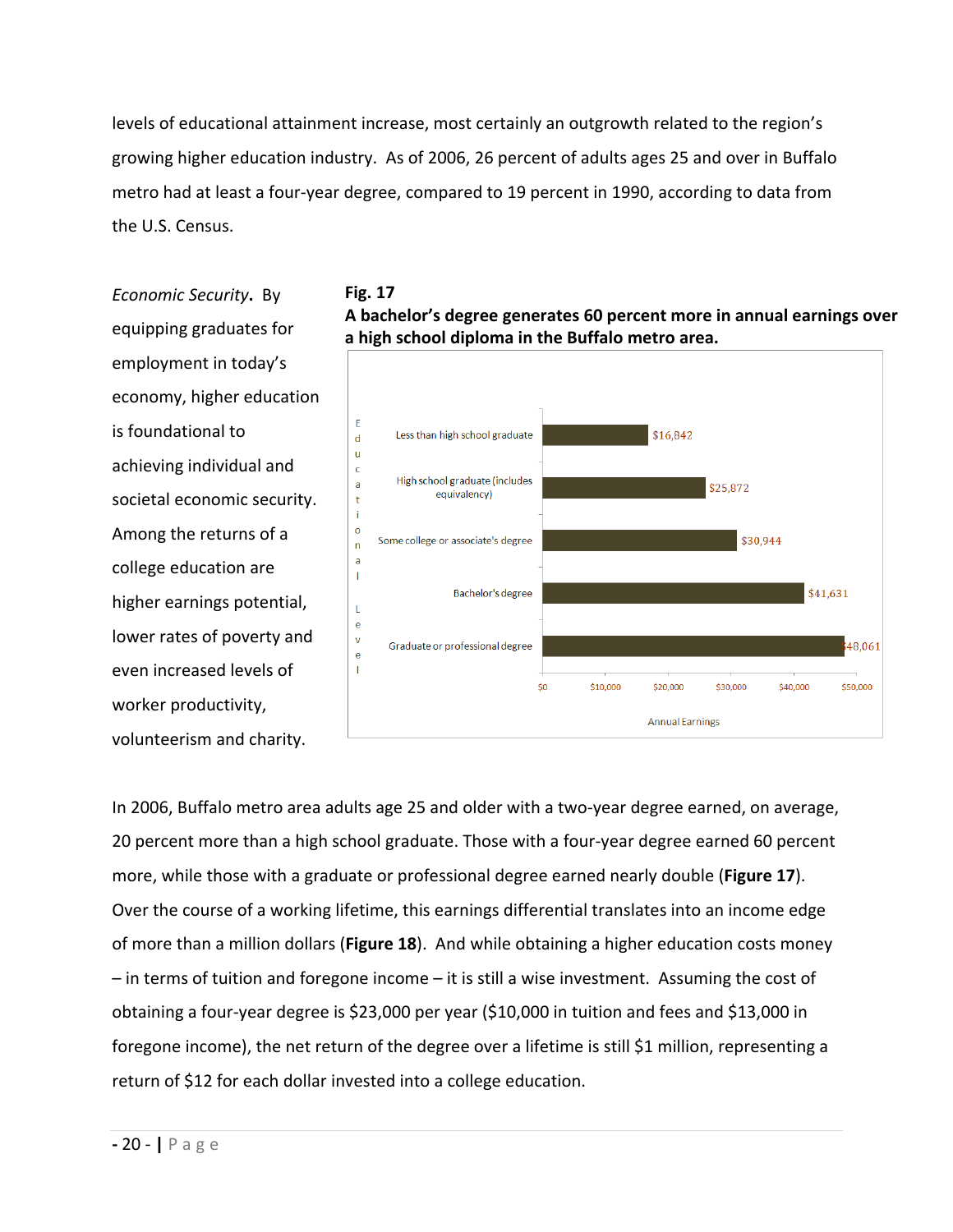Yet the return on investment is not equivalent for men and women. In Buffalo metro, a four‐year degree provides a \$20,000 annual income advantage over a high school degree for a man, but only \$12,000 for a woman (**Figure 19**). In other words, women take home only 63 cents for every \$1 earned by their

### **Fig. 18**

**Obtaining a college degree yields financial returns of more than \$1 million over a lifetime.**

| <b>LLUE OF INVESTMENT</b>                                                                           |             |
|-----------------------------------------------------------------------------------------------------|-------------|
| Cost of a four-year degree:                                                                         | \$89,756    |
| Income advantage of bachelor's<br>degree over high school diploma<br>over 40-year working lifetime: | \$1,125,839 |

#### **Fig. 19**

**Obtaining a college degree is a better investment for men in the Buffalo metro area than for women.**



male counterparts. The region's gender gap in earnings is wider compared to what exists nationally but narrower as educational attainment increases. Reasons for this discrepancy may include women opting not to work or working less than full‐time, the fields of study women pursue (men more often pursue the high‐ paying fields of computers and science), and employer type (with women possibly

choosing lower‐paying jobs in the public and nonprofit sector to obtain better benefits and greater flexibility in hours). $^9$ 

 $\overline{a}$ <sup>9</sup> Farrell, Warren, "Exploiting the Gender Gap," *The New York Times*, September 5, 2005.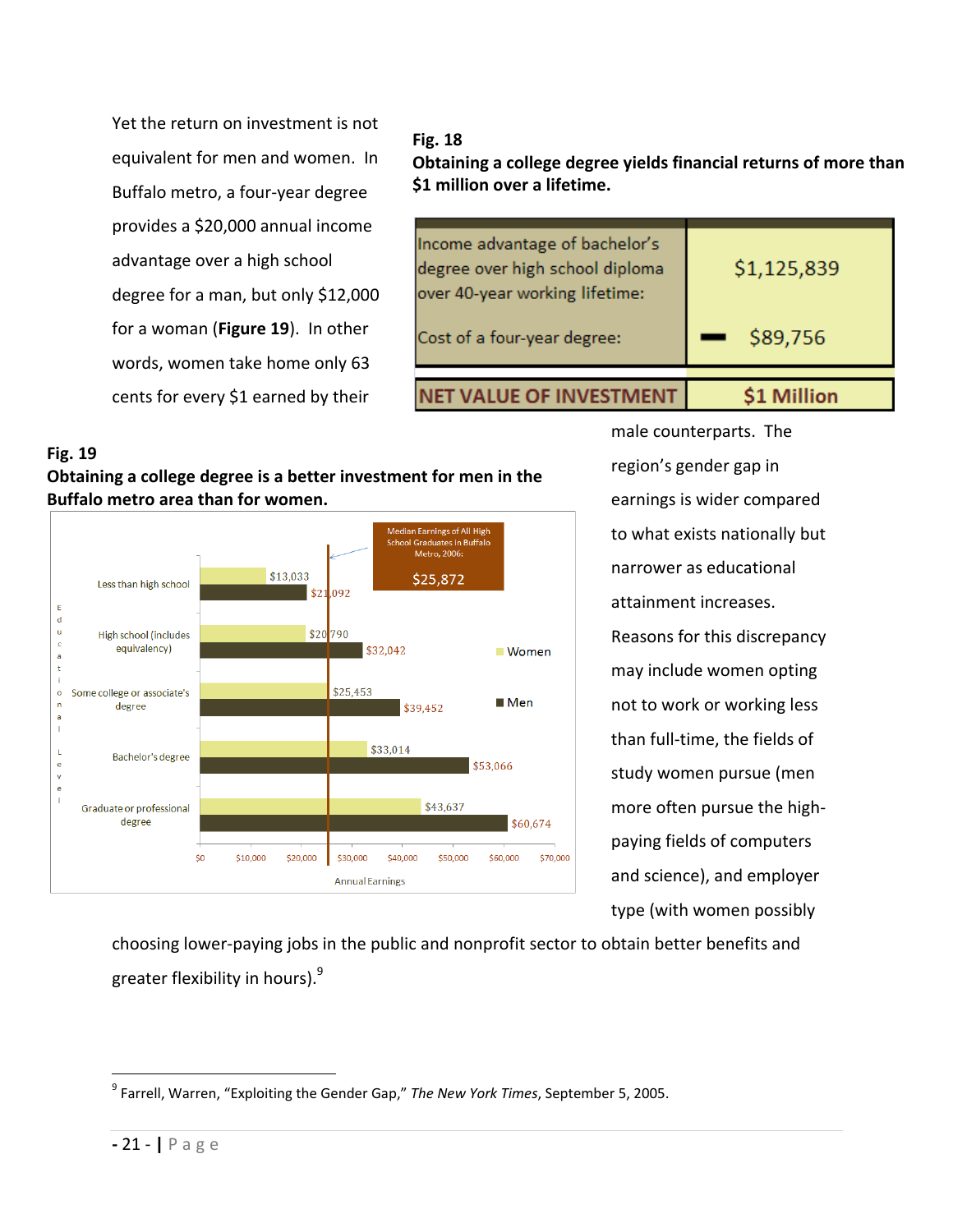#### **Fig. 20**

**Poverty rates in the Buffalo metro area are more than twice as high among high school graduates compared to college graduates.** 



Beyond the individual, society reaps valuable returns from a college‐ educated population, including higher levels of volunteerism and charitable giving, lower levels of crime and reduced reliance on public support. Not surprisingly, poverty is markedly less prevalent among the college‐

educated, with fewer than 5 percent of those with a four‐year degree or more living in poverty in Western New York in 2006, compared to 11 percent of those with only a high school diploma (**Figure 20**). Moreover, increases in educational attainment have been implicated in productivity growth not only among the college‐educated and the sectors that employ them, but for the economy as a whole. In other words, the knowledge and skills college graduates bring to the workplace help realize higher productivity even for those without college degrees. In the Buffalo metro area, productivity increased from about \$56,600 per worker in 2001 to nearly \$60,000 in 2005, a 6 percent increase over and above the inflation level.<sup>10</sup>

 $\overline{a}$ 

 $^{10}$  This represents an increase in the gross domestic product generated per employee in the Buffalo metropolitan area, as calculated using GDP and employment data from the Regional Economic Information System, Bureau of Economic Analysis, U.S. Department of Commerce. Numbers shown are in 2005 dollars.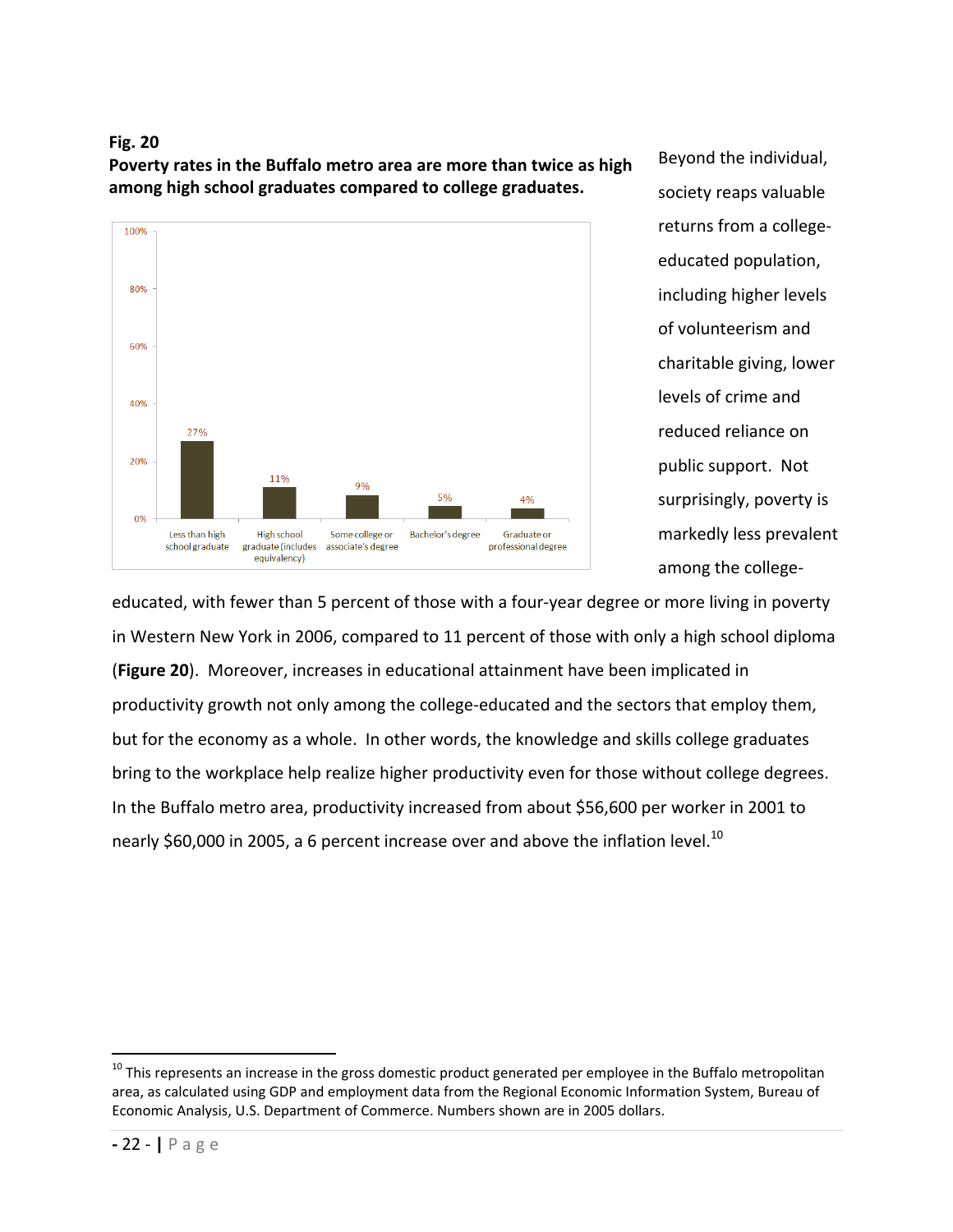## **V. Conclusions**

The impact of higher education upon the Western New York economy extends to tangible fiscal gains for the region – at a sum of \$3.2 billion a year – as well as to the region's economic future in terms of workforce development. The industry enhances economic security for the individual – though at different levels for men and women – and leverages important social benefits including reduced poverty, higher wages, enhanced standards of living for Western New Yorkers and greater worker productivity for all companies in the region. In the end, investment in higher education – by the individual determining whether to enroll or by the sectors that support the industry – reap long term rewards that translate into additional socioeconomic benefits now and in the future. The region's economic vitality and long-term growth is thus intricately tied to the strategic support and advancement of its higher education industry.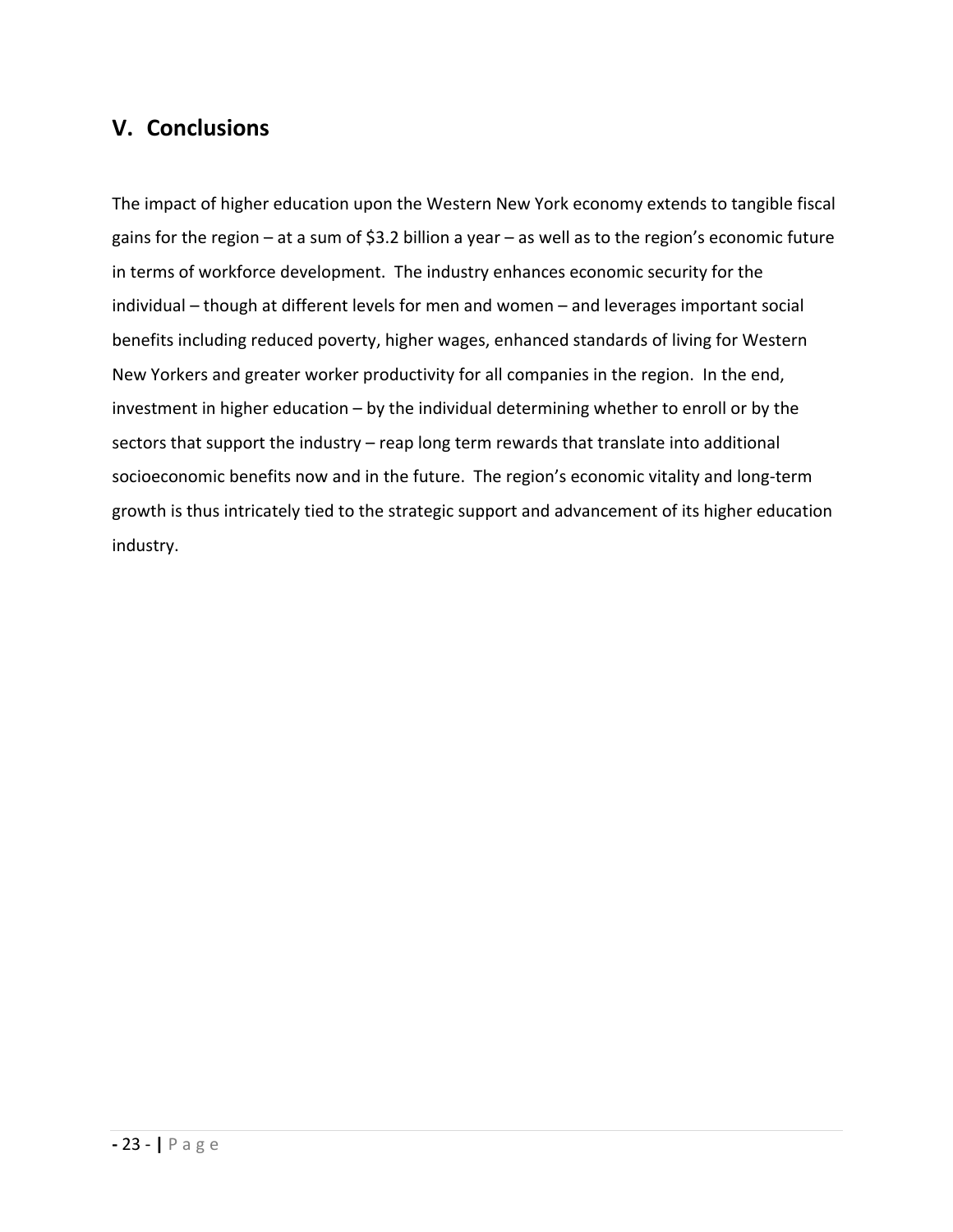## **VI. Data Sources and Notes**

### **a. An Economic Engine for the Region**

**Figure 1— Path of a Dollar:** Illustration of how spending related to higher education stimulates additional economic activity within a region's economy, resulting in a total economic contribution that is larger in magnitude than the initial dollar impact.

**Figure 2 – Total Economic Impact of Higher Education Spending:** Summary of total higher education‐related spending, the proportion of total spending within the eight counties of Western New York and the additional spending this supports in the region (the multiplier effect). Total economic impact reflects total in‐region, spending related to higher education plus the multiplier effect.

**Figure 3 – Total Revenues:** Total core revenues reflect dollars received by institutions in fiscal year 2006 from tuition and fees, federal, state and local government appropriations, government grants and contracts, gifts, investment income and other sources. All figures are from the National Center for Education Statistics Integrated Postsecondary Education Data System (http://nces.ed.gov/ipedspas/). Core revenues do not include dollars from a school's related foundation, where one exists, since these reflect revenues to the foundation and not the school. Also excluded are dollars designated for capital projects or operations at a school where the funding is never actually received by the institution but spent directly by a third party.

**Figure 4 – Revenue Sources for Two‐ and Four‐Year Schools:** Total core revenues reported by the 16 four-year colleges and universities and the six two-year colleges. Data are from the National Center for Education Statistics Integrated Postsecondary Education Data System (http://nces.ed.gov/ipedspas/).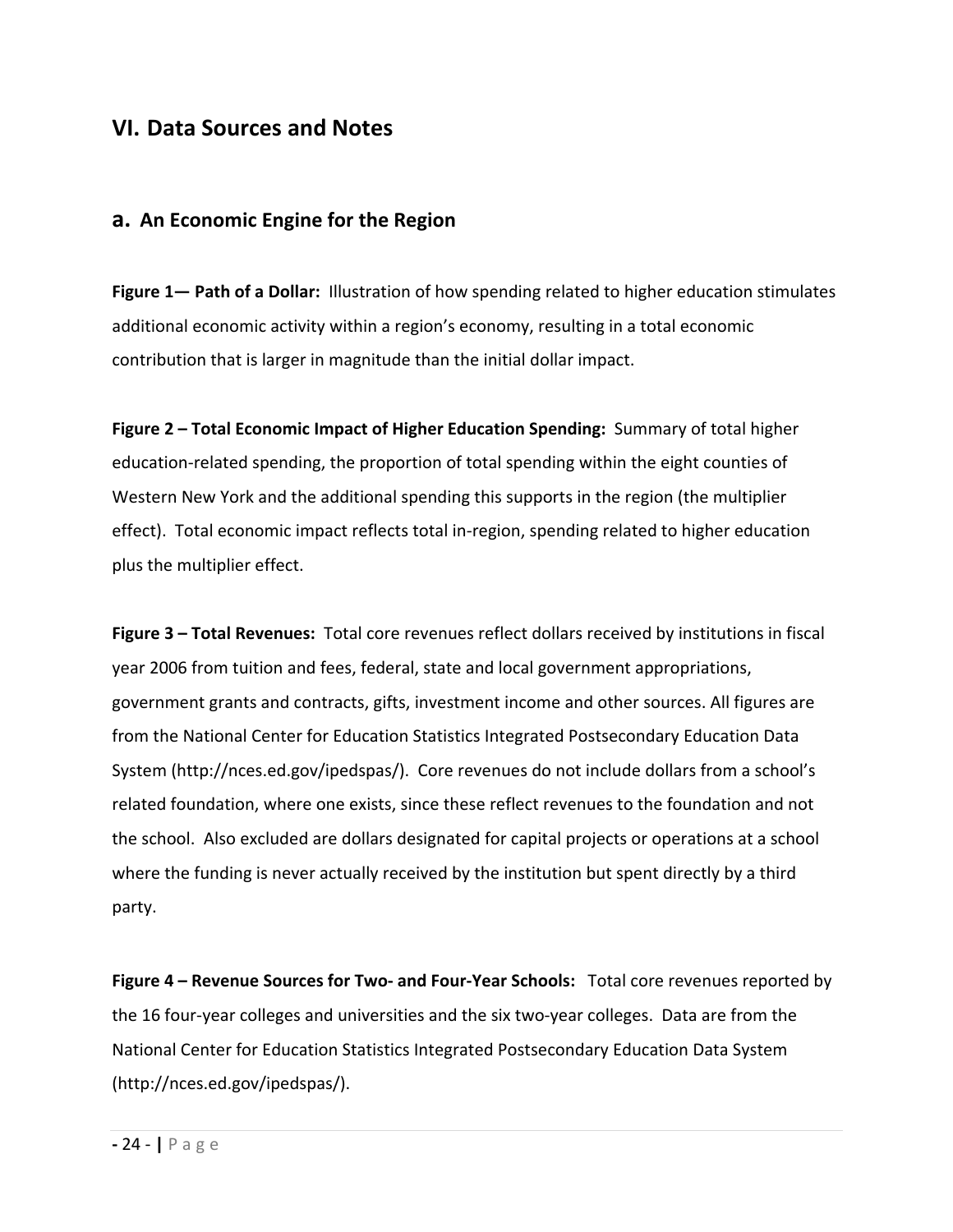**Figure 5 – Higher Education Spending in 2006:** Summary of total higher education‐related spending and the amount of this total expended within the eight counties of Western New York.

**Figure 6 – Annual Salary and Benefits Package for Higher Education Employees:** Data are from the National Center for Education Statistics Integrated Postsecondary Education Data System (http://nces.ed.gov/ipedspas/) and were calculated by multiplying core higher education expenditures by the percentage of core expenditures that goes toward employee salaries and benefits. This was divided by the number of full‐time or equivalent employees, with three part‐ time employees counting as one full-time employee. For two schools—Bryant & Stratton and Medaille—the proportion of core expenditures allocated to salaries and benefits was not available and was estimated by applying the average proportion across the other 20 schools (66 percent).

**Figure 7 – Higher Education Expenditures:** Total higher education spending by function or purpose of the expenditures in fiscal year 2006. With the exception of capital expenditures, all data are from the National Center for Education Statistics Integrated Postsecondary Education Data System (http://nces.ed.gov/ipedspas/). Capital expenditures reflect a four‐year annual average (fiscal year 2003‐06) of SUNY spending for capital projects on behalf of nine SUNY schools in Western New York. Figures were gathered and supplied by Buffalo State College. SUNY capital spending on behalf of community was doubled since it represents a 50 percent state share that must be matched by the county supporting the community college. Spending per full‐time equivalent student was calculated by dividing higher education spending across expenditure categories by the number of full-time equivalent students in Western New York in fall 2006 (89,158).

**Figure 8 – Student Spending:** Student spending reflects estimated off‐campus spending by 105,200 students in Western New York over a typical 10‐month academic year. Spending on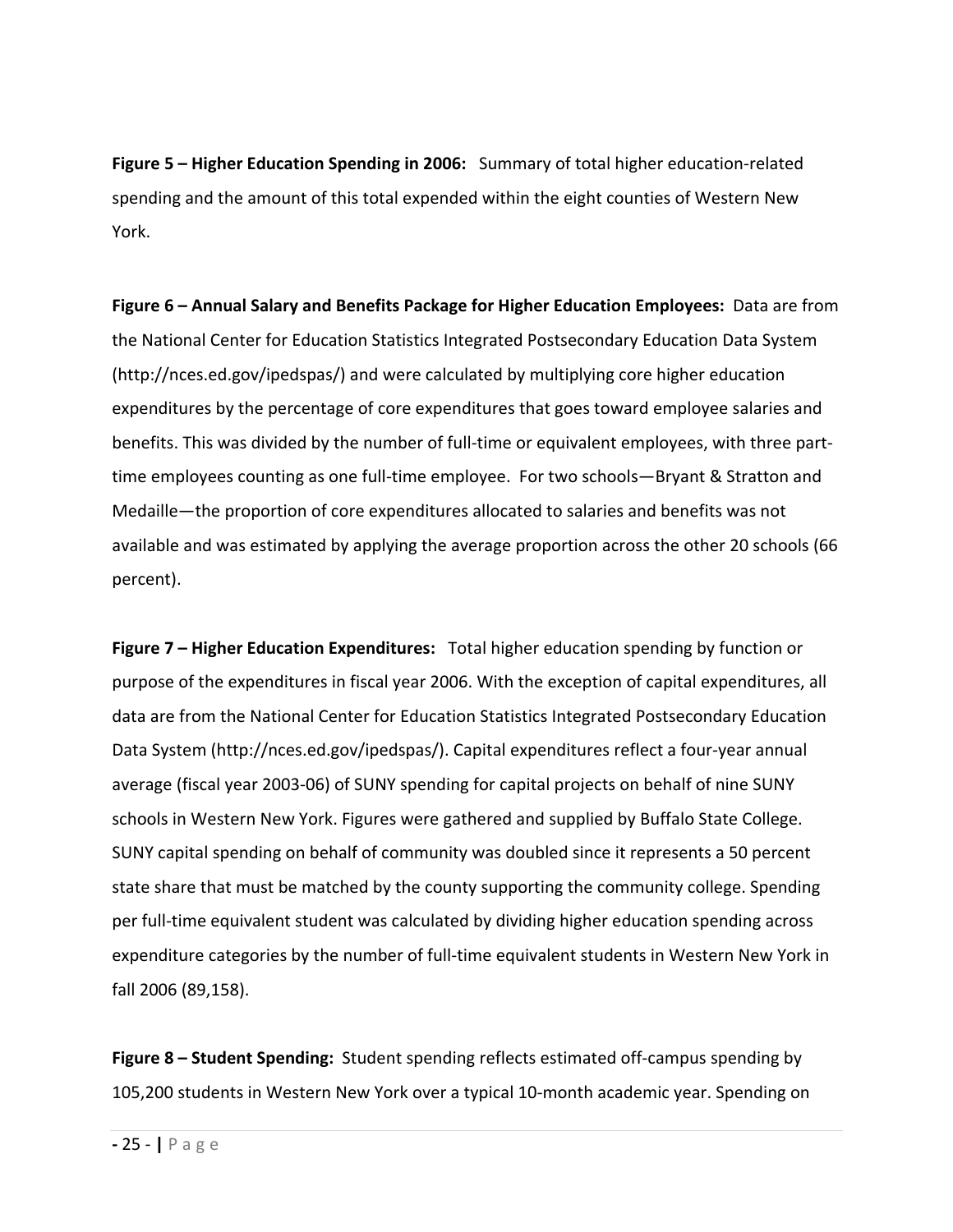books was estimated to be \$995 per year per full‐time student. This represents the average annual cost of books across 20 institutions in Western New York, as provided by CollegeBoard and/or the institutions' Web sites. Estimates were not available for Christ the King Seminary and Empire State College. It was assumed that the cost of books for part‐time students would be half this total. Discretionary spending was estimated to be \$3,214 per year per full‐time student based on a national study of college students conducted by Harris Interactive in 2002. This study found that college students spend an average of \$287 a month on discretionary items such as snacks, entertainment, travel and technology (excluding tuition, room/board and school-related books and fees). Multiplying this monthly figure by 10 and adjusting it for inflation between 2002 and 2006 provides an estimated \$3,214 in annual discretionary purchases per student. Half of this amount was estimated to be the discretionary spending of part-time students attributable to their student status. Room and board, at \$8,070 over a 10month period per student, was the estimated spending of full-time students living independently off campus in rental housing (about 46 percent of total students). This total reflects monthly rent of \$562 (based on the 2004 American Community Survey) and a monthly allowance of \$245 for meals (10 percent less than the Bureau of Labor Statistics estimate of what the average person spends per month on food).

**Visitor Spending:** Visitor counts were collected from the 22 institutions via a survey conducted during early 2008 and include prospective students, conference and special event attendees, guests of students and faculty. It was estimated that one in five of these visitors comes from outside Western New York and stays in the region overnight. This assumption is based on a recent University at Buffalo study that found 22 percent of campus visitors originated from outside the eight-county region. Total visitors spending was calculated by assuming day-only visitors spend \$20 off campus on snacks and transportation related to their visit, while overnight visitors spend \$100 a day on lodging, meals, and transportation.

**Figure 9– Higher Education Employment by Occupational Function and Status:** Data are from the National Center for Education Statistics Integrated Postsecondary Education Data System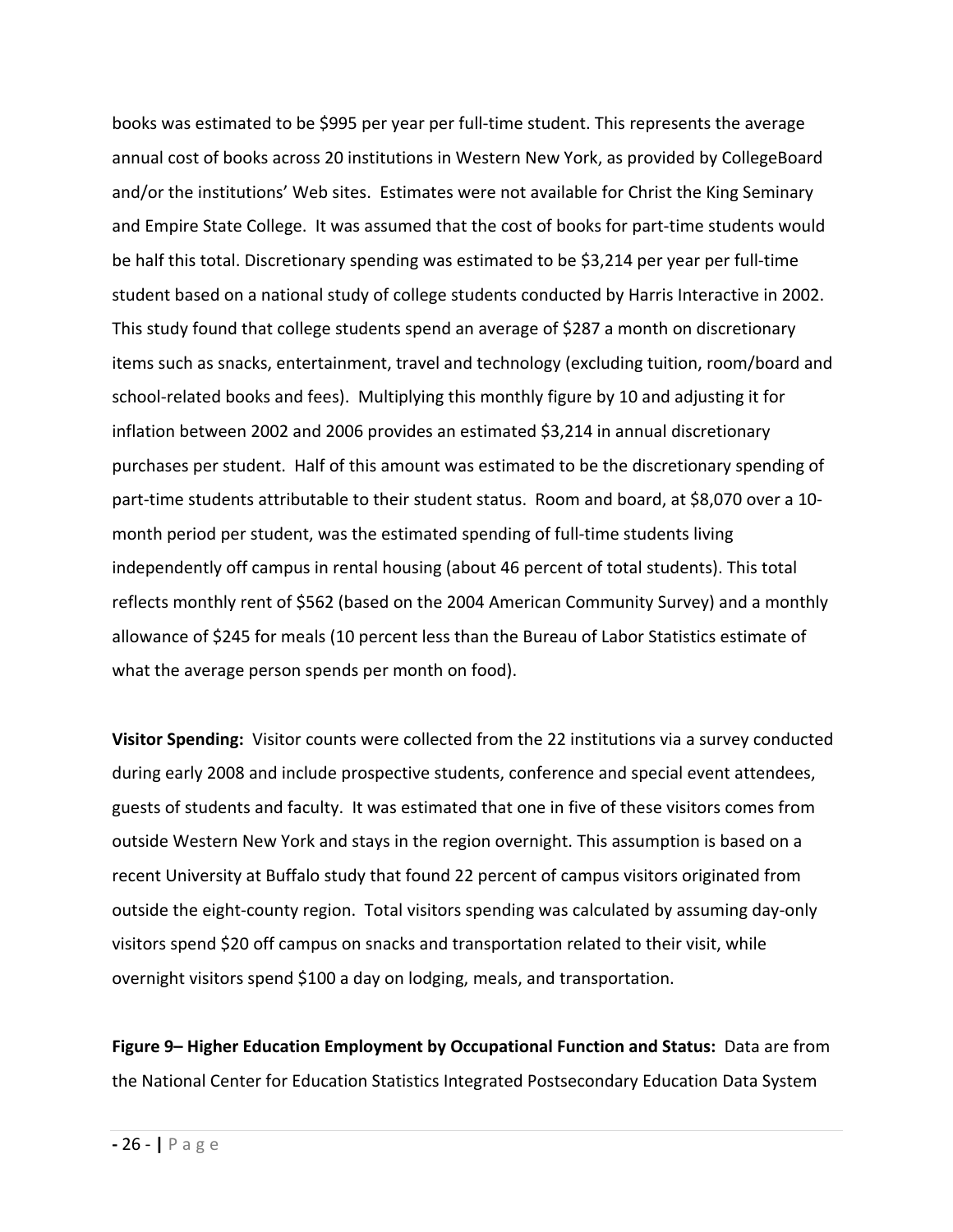(http://nces.ed.gov/ipedspas/) and reflect 2006. Figures for "faculty and research" include instructors, research assistant and public service employees. Figures for "technical/skilled crafts" include employees classified as paraprofessionals.

**Figure 10 – Higher Education Employment by School Type and Employment Status:** Data are from the 2006 National Center for Education Statistics Integrated Postsecondary Education Data System (http://nces.ed.gov/ipedspas/).

**Figure 11 – Employment Supported by Higher Education in Western New York:** Total employment impact was calculated using IMPLAN and reflects the number of full- and parttime jobs supported by direct, indirect and induced higher education spending. Direct employment represents full‐ and part‐time employment at the 22 colleges and universities in Western New York. Additional employment supported equals total employment impact less direct employment.

**Figure 12—Taxes Generated:** Sales taxes were calculated by multiplying taxable spending by higher education employees, students and visitors by 4 percent to calculate taxes generated for New York State, and by 4.4 percent to calculate those generated for Western New York, with the latter representing a weighted average of sales tax rates across the region. Income taxes were calculated by multiplying estimated employee taxable income by a New York State income tax rate of 5 percent. In estimating property taxes, it was assumed that 67 percent of full-time higher education employees own homes in the region and pay an average \$3,416 annually in property taxes. This figure represents a weighted average property tax burden per household in Western New York, calculated using data provided by the New York State Comptroller's Office.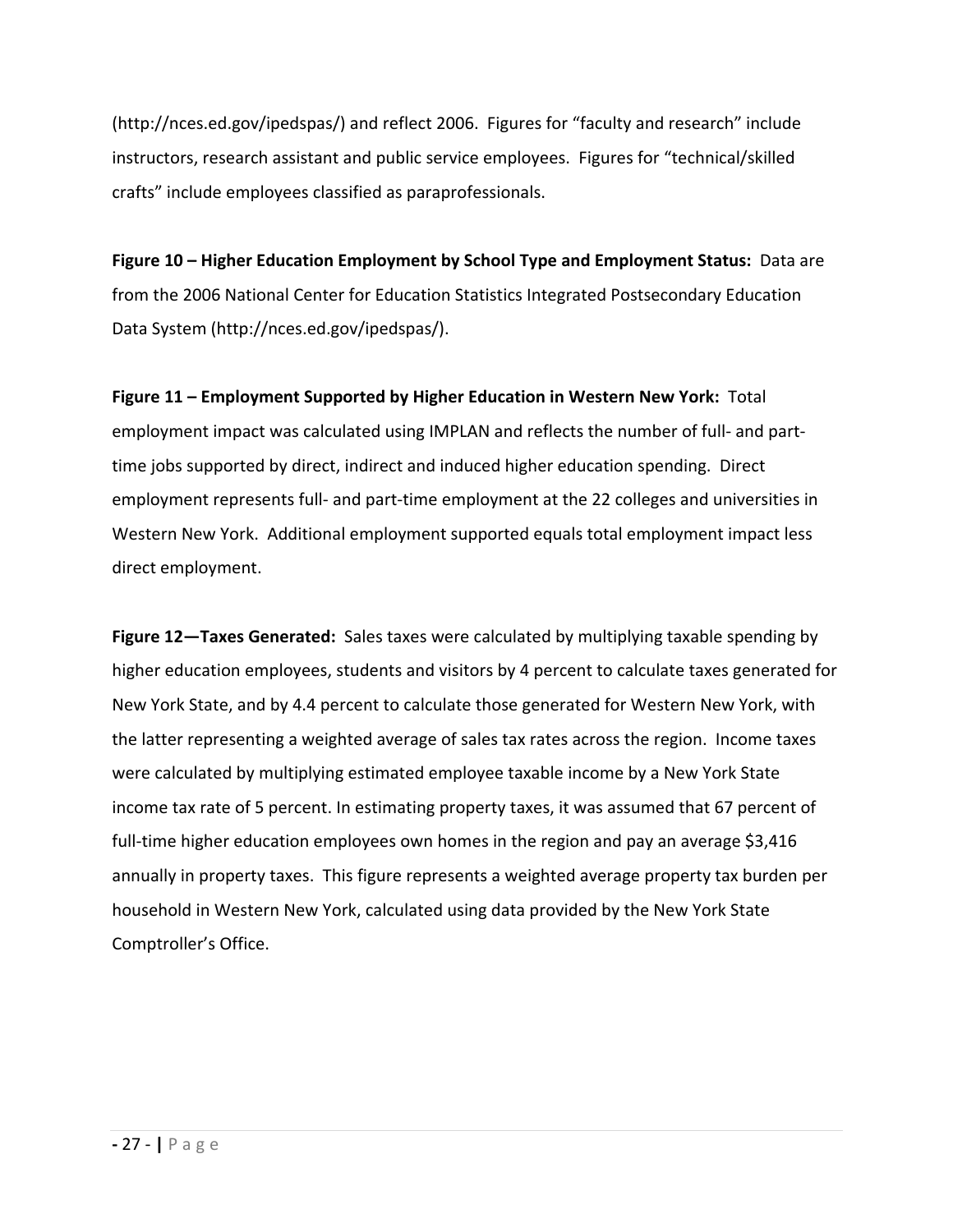### **b. Laying the Knowledge Economy Foundation**

**Figure 13 – Total Student Enrollment:** Number of full‐ and part‐time students enrolled in fall 2006 at the undergraduate, graduate and professional‐degree levels. Student data are from the National Center for Education Statistics Integrated Postsecondary Education Data System (http://nces.ed.gov/ipedspas/).

**Figure 14 – Geographic Origin of Students:** Percentages are based on the geographic origin of freshman enrollment in 2006 and represent a student's place of residence when first admitted. Data for Christ the King Seminary were not available, with this institution therefore excluded from the analysis. Data are from the National Center for Education Statistics Integrated Postsecondary Education Data System (http://nces.ed.gov/ipedspas/).

**Figure 15 – Number of Degrees Granted:** Total number of associate's, bachelor's, master's, doctoral and first professional degrees conferred to students in 2005‐06. Data are from the National Center for Education Statistics Integrated Postsecondary Education Data System (http://nces.ed.gov/ipedspas/).

**Figure 16 – Number of Degrees Conferred by Field of Study:** Total number of associate's, bachelor's, master's, doctoral and first professional degrees conferred by instructional program. Data are from the National Center for Education Statistics Integrated Postsecondary Education Data System (http://nces.ed.gov/ipedspas/). Figures were gathered by CIP (Classification of Instructional Program), some of which have been combined, where closely related, for presentation purposes.

**Figure 17 – Earnings Potential by Educational Level:** Median earnings in 2006 dollars by educational attainment for adults ages 25 and up in the Buffalo metropolitan statistical area. Data are from the U.S. Census Bureau, 2006 American Community Survey